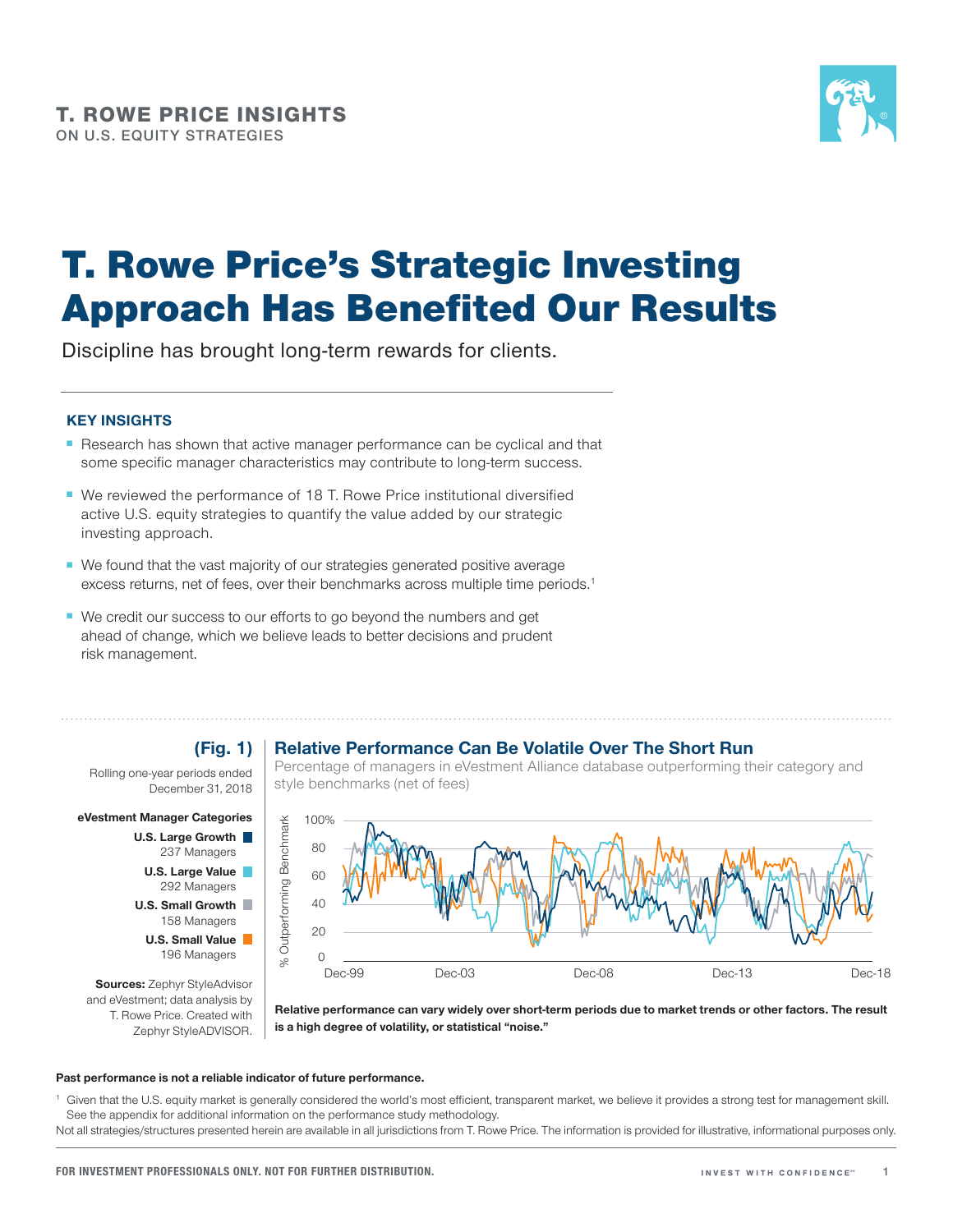Evaluating managers based on quarterly or even annual results can be difficult and potentially misleading. Successful strategies often take time to bear fruit....

Most sophisticated investors are aware of the pitfalls of overreacting to short-term market trends—a habit that can lead to disappointing long‑term returns. Capital markets are volatile, and investors who rush to sell or buy assets based solely on their recent performance may find they've taken on more risk than they expected.

The same principle applies to actively managed investments—those that seek to add value for clients through security selection, sector rotation, factor weighting, or other techniques. Like the markets themselves, relative performance tends to be volatile. Evaluating managers based on quarterly or even annual results can be difficult and potentially misleading. Successful strategies often take time to bear fruit, and contrarian bets are rarely rewarded immediately. Attractive growth opportunities may be prospective, not immediate, and undervalued companies may remain undervalued for months or years.

The academic literature is clear about the obvious problem that the "average" active manager faces in seeking to generate excess returns, especially net of fees and other costs. Over time, the positive and negative excess returns of active managers as a group have tended to balance out, leaving fees and other costs as a net drag on relative performance.

However, while we recognize the virtues of passive index strategies—and employ indexed components in some of our asset allocation strategies—we do believe strongly that a skilled strategic investing approach has the potential to add value for clients over longer-term time horizons.

Evaluating manager performance requires investors and/or their financial advisors to distinguish between the signal and the noise—that is, to see past the many factors that may generate volatility in relative returns and paint a distorted short‑term picture (either positive or negative) of manager skill.

### **Active Managers May Lead In Bear Markets, Lag In Bull Markets**

Manager performance versus benchmark performance (net of fees)



Active managers, as a group, have tended to outperform in bear markets by limiting downside volatility. Market performance has been inverted in the above charts to make that point clearer.

### **Past performance is not a reliable indicator of future performance.**

<sup>2</sup> Frank Russell Company ("Russell") is the source and owner of the Russell Index data contained or reflected in these materials and all trademarks and copyrights related thereto. Russell® is a registered trademark of Russell. Russell is not responsible for the formatting or configuration of this material or for any inaccuracy in T. Rowe Price Associates' presentation thereof.



- % of U.S. Large Value Managers Outperforming Benchmark
- Russell 1000 Value Index Returns (Reversed)
	- Bear Markets
	- **Correlation: ‑0.48**
- % of U.S. Large Growth Managers Outperforming Benchmark
- Russell 1000 Growth Index Returns (Reversed)
	- Bear Markets
	- **Correlation: ‑0.42**

**Sources:** Zephyr StyleAdvisor, eVestment, and Russell<sup>2</sup>. Data analysis by T. Rowe Price. Created with Zephyr StyleADVISOR.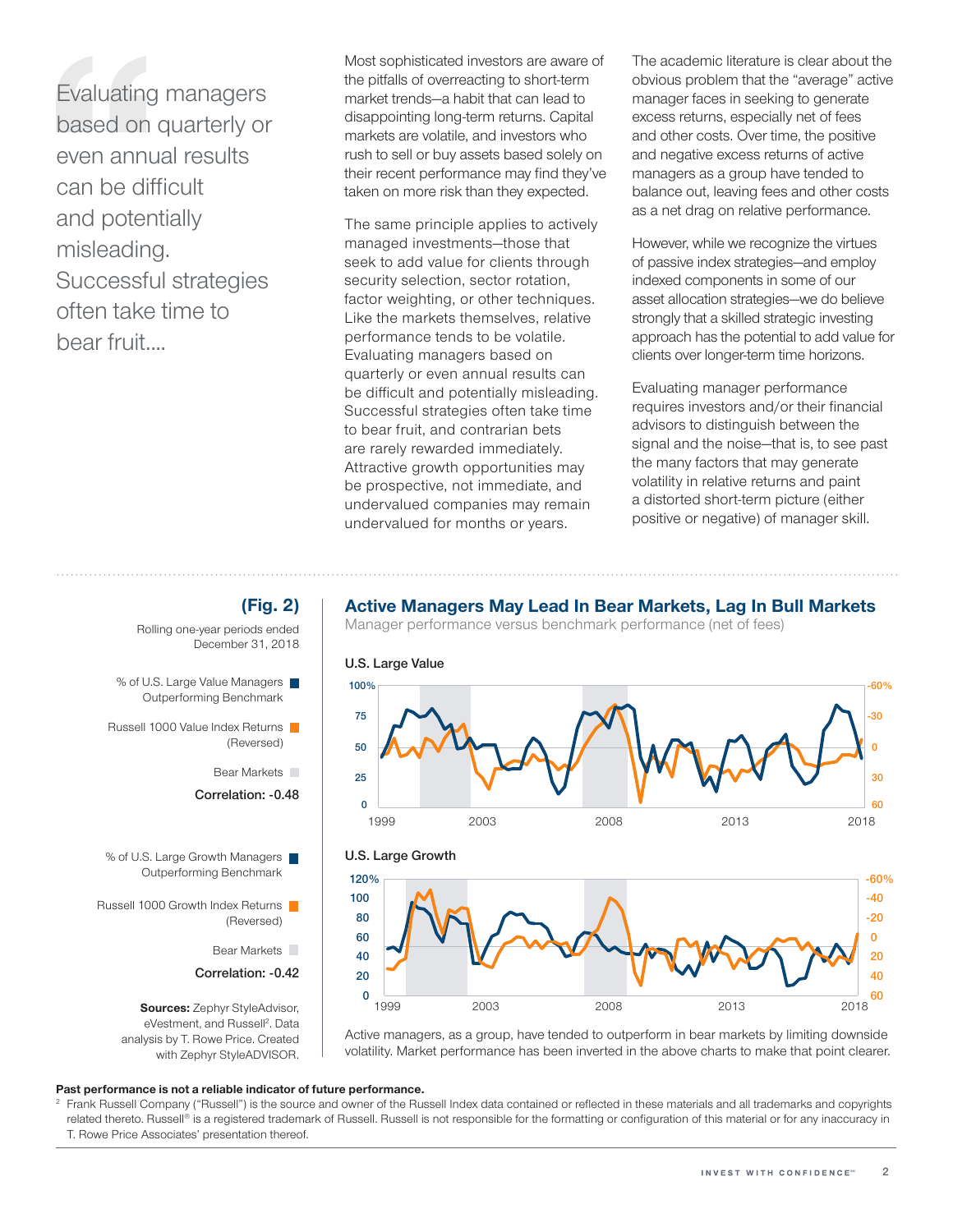Active U.S. equity managers as a group have been somewhat more likely to outperform in periods when market returns have been more variable.

### **Relative Performance Is Noisy in the Short Term**

The first point to recognize is that relative performance—equity performance, in particular—can be extremely volatile over the short run, as seen by the trends in manager rankings in four key size/style categories in the eVestment Alliance database over the past two decades (Figure 1).3

While aggregate relative outperformance will tend to equal aggregate underperformance over time, that may mean a relatively small number of managers outperforming a benchmark by wide margins while a large majority of managers slightly underperform—or vice versa. This balance can reverse very quickly. When return dispersion is low, manager and benchmark performance may differ by only a handful of basis points, further magnifying the volatility of relative performance rankings when return differentials widen again.

### **Times When Active Outperforms**

Within that short-term noise, more predictable—or at least more cyclical patterns also may be found. Research has identified several broad market environments in which active equity managers, in general, may be more likely to outperform.

These include:

- **Bear markets: Research suggests** that active U.S. equity managers have had a relatively higher chance of outperforming when market performance is poor (Figure 2). One study has argued that this effect persisted even after differences in exposure to market risk (i.e., beta) were taken into account, suggesting that active managers have provided a certain amount of relative performance improvement in more volatile markets.<sup>4</sup>
- **High return dispersion: When** the correlation of returns within a benchmark is low, active managers as a whole may have more opportunities to add value through security selection or sector rotation.
- **Volatile markets:** Figures 2 and 3 both suggest that active U.S. equity managers as a group have been somewhat more likely to outperform in periods when market returns have been more variable.

Over longer time horizons, periods of extreme relative underperformance or outperformance have tended to revert toward the mean, smoothing out some of the noise that dominates quarterly and annual results. This tendency is highlighted in Figure 4, which shows

# **When Return Dispersion Is High, Active Managers May Have More Opportunities To Add Value**

Active manager performance versus return dispersion (net of fees)



# **(Fig. 3)**

Rolling one‑year periods ended December 31, 2018

% of U.S. Large Core Managers Outperforming the Russell 1000 Index

Average Dispersion of Trailing 90-Day Returns in the Russell 1000 Index

### **Correlation: 0.55**

**Sources:** Zephyr StyleAdvisor, eVestment, and Russell (See footnote 2). Data analysis by T. Rowe Price. Created with Zephyr StyleADVISOR.

### **Past performance is not a reliable indicator of future performance.**

- <sup>3</sup> Based on relative performance of the strategies in their respective categories in the eVestment Alliance database, net of fees, as of December 31, 2018. Size and style categorization is by eVestment Alliance. The performance of large growth managers was measured against the Russell 1000 Growth Index, large value managers against the Russell 1000 Value Index, small growth managers against the Russell 2000 Growth Index, and small value managers against the Russell 2000 Value Index.
- <sup>4</sup> Kosowski, "Do Mutual Funds Perform When It Matters Most? U.S. Mutual Fund Performance and Risk in Recessions and Expansions," *Quarterly Journal of Finance*, Vol. 1, No. 3, 2011.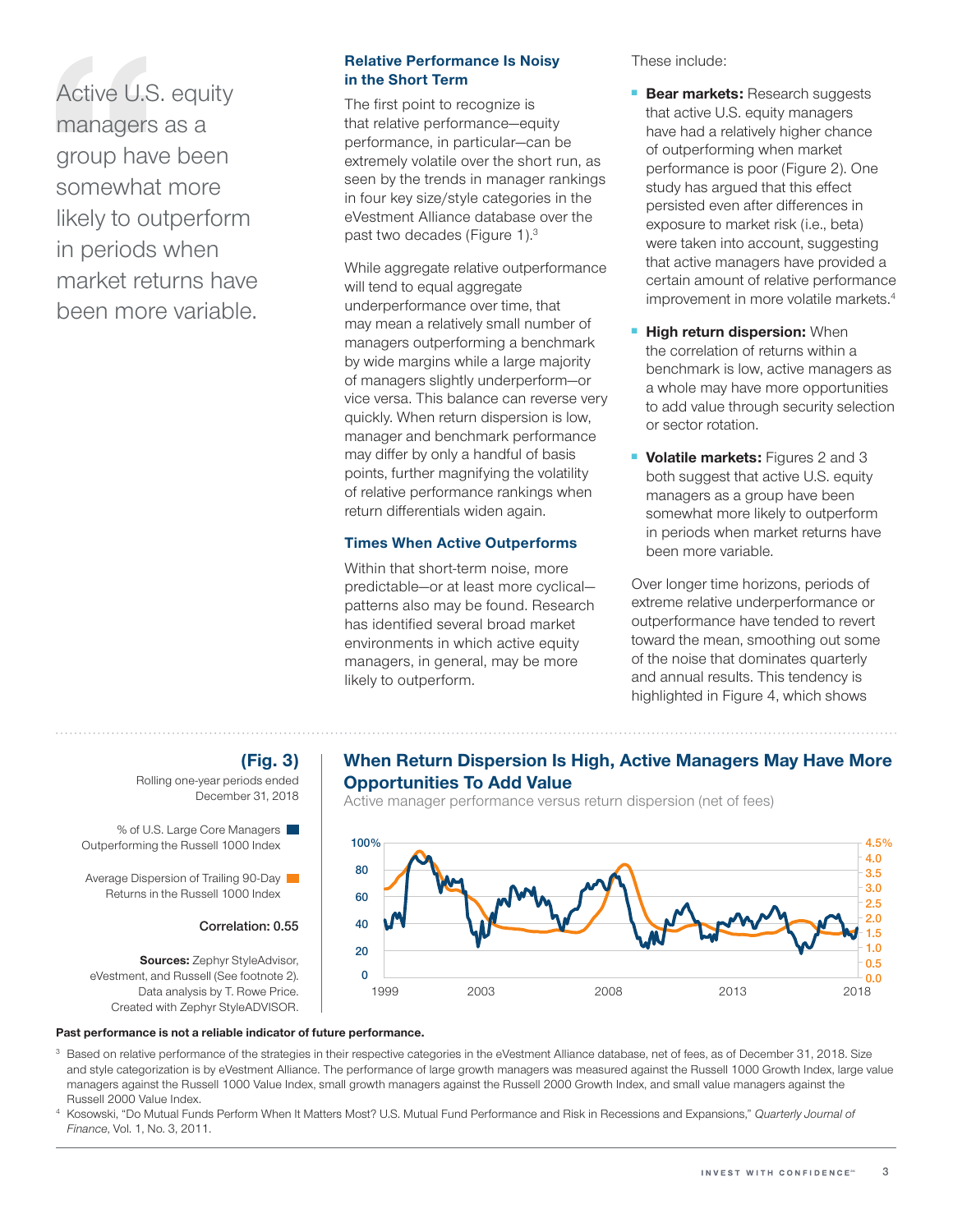relative manager performance in the same four eVestment Alliance categories as in Figure 1, but across progressively longer rolling time periods.<sup>5</sup>

The influence of longer-term cyclical factors is now more visible. Over the entire 20‑year time frame, the percentage of managers outperforming their benchmarks in most of the eVestment Alliance categories shown has typically fluctuated around the 50% mark.

### **Performance of T. Rowe Price Diversified U.S. Equity Strategies**

Looking at broad historical trends can be enlightening when it comes to evaluating

the performance of active managers as a group. But it doesn't tell us much about the question investors are probably most interested in: Can my manager generate positive excess returns after management fees and other costs?

For investors with longer time horizons such as pension plan sponsors—we believe this question is best answered across multiyear periods (or even multiple market cycles) to filter out the short-term relative volatility described above. However, the standard 1‑, 3‑, 5‑, and 10‑year return histories typically shown to clients and prospective investors—and used in many industry performance studies—provide

# **Relative Performance Has Been More Stable Over Longer Time Horizons**

Percentage of managers in the eVestment Alliance database outperforming their benchmarks (net of fees)







**(Fig. 4)**

Rolling periods ended December 31, 2018

**U.S. Large Growth**  237 Managers **U.S. Large Value** 292 Managers **U.S. Small Growth** 158 Managers **U.S. Small Value** 196 Managers

**eVestment Manager Categories**

**Sources:** Zephyr StyleAdvisor and eVestment. Data analysis by T. Rowe Price. Created with Zephyr StyleADVISOR.

**Past performance is not a reliable indicator of future performance.**

<sup>5</sup> Based on the same eVestment Alliance manager categories and benchmark comparisons used in Figure 1.

0

25

50

75

100%

**Rolling 10‑Year**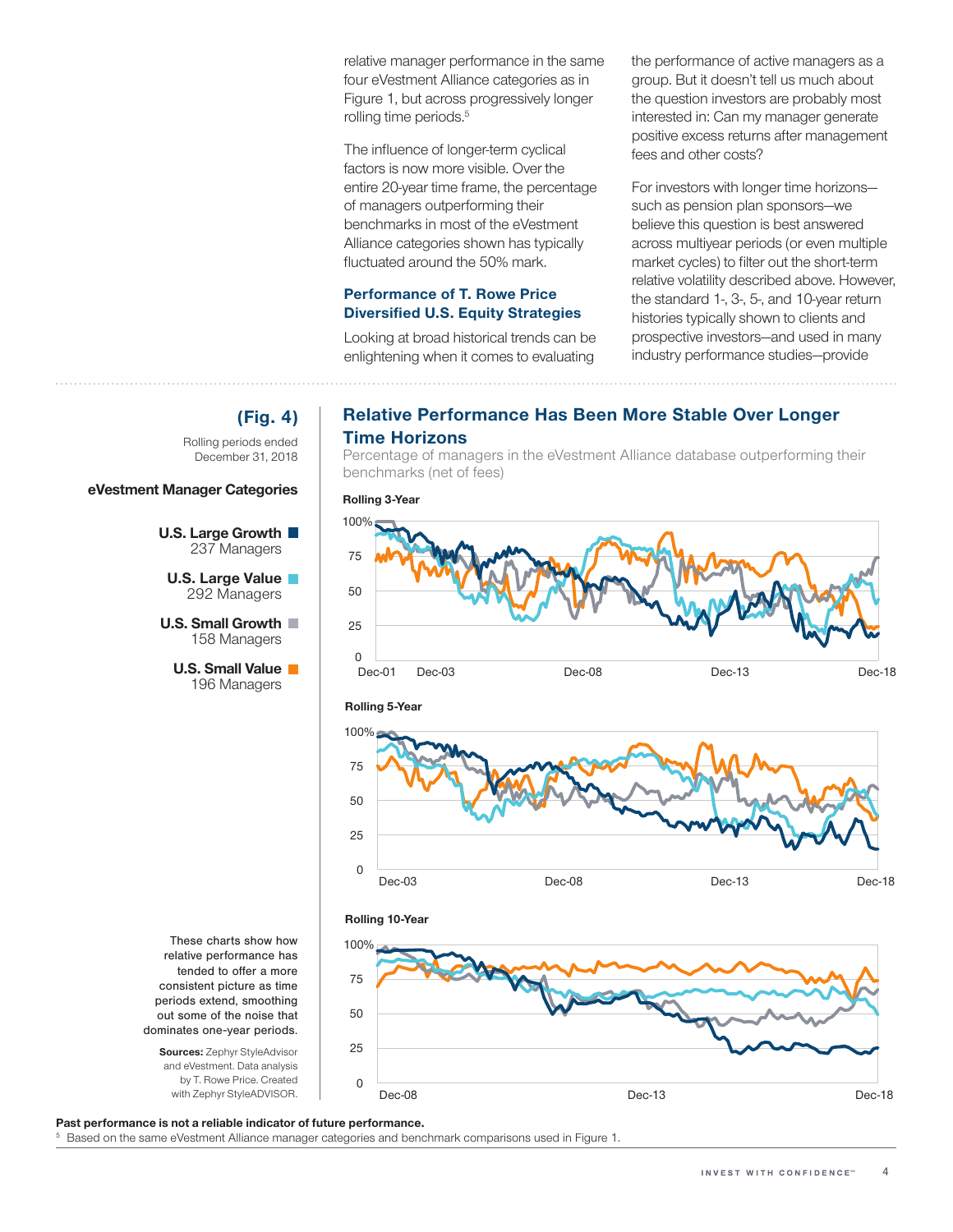only snapshots of past performance as of a current date. To gain a clearer picture of manager skill, we believe more intense investigation is required.

As equity managers, we are primarily interested in whether our own investment process—which emphasizes bottom‑up fundamental analysis, in‑depth research coverage, and collaboration across size and style categories—has created long‑term value for our clients. For a better understanding of this issue, we conducted a rigorous study of the performance of T. Rowe Price's institutional diversified U.S. equity strategies over the 20 years ended December 31, 2018 (or since inception for strategies that lacked a full 20‑year track record).

Our study included 18 of the 24 active institutional diversified U.S. equity strategies currently advised by T. Rowe Price. In instances where a portfolio manager managed multiple strategies in the same sub‑asset class and/or style (e.g., U.S. small-cap growth), we used only the strategy with the highest assets under management to avoid double counting.6 The strategies included in our

# **(Fig.5)**

**\***The U.S. Multi‑Cap Growth Equity Composite incepted on December 31, 1995, but was added to the study as of the date of an investment program change that broadened its objective to include investing in a diversified portfolio of U.S. growth companies. See the appendix for additional information.

**\*\***Formerly the U.S. Small‑Cap Value IV Equity Composite.

\*\*\*Formerly the U.S. Structured Active Small‑Cap Growth Equity Composite.

**Sources:** T. Rowe Price, Russell (See footnote 2), and Standard & Poor's (See Important Information).

### **The Performance Study Universe**

T. Rowe Price composites, benchmarks, and inclusion dates

| <b>Composite</b>                                          | <b>Designated Benchmark</b> | <b>Inclusion Date</b> |
|-----------------------------------------------------------|-----------------------------|-----------------------|
| U.S. Capital Appreciation Composite                       | S&P 500 Index               | 12/31/1998            |
| U.S. Dividend Growth Equity Composite                     | <b>S&amp;P 500 Index</b>    | 12/31/1998            |
| U.S. Growth Stock Composite                               | Russell 1000 Growth Index   | 12/31/1998            |
| U.S. Large-Cap Core Growth<br><b>Equity Composite</b>     | Russell 1000 Growth Index   | 12/31/1998            |
| U.S. Large-Cap Equity Income Composite                    | Russell 1000 Value Index    | 12/31/1998            |
| U.S. Large-Cap Growth Equity Composite                    | Russell 1000 Growth Index   | 11/30/2001            |
| U.S. Large-Cap Value Equity Composite                     | Russell 1000 Value Index    | 12/31/1998            |
| U.S. Mid-Cap Growth Equity Composite                      | Russell Midcap Growth Index | 12/31/1998            |
| U.S. Mid-Cap Value Equity Composite                       | Russell Midcap Value Index  | 12/31/1998            |
| U.S. Multi-Cap Growth Equity Composite                    | Russell 1000 Growth Index   | 4/30/2000*            |
| U.S. Small-Cap Core Equity Composite                      | Russell 2000 Index          | 12/31/1998            |
| U.S. Small-Cap Growth II Equity Composite                 | Russell 2000 Growth Index   | 12/31/1998            |
| U.S. Diversified Small-Cap Value<br>Equity Composite**    | Russell 2000 Value Index    | 12/31/1998            |
| U.S. Smaller Companies Equity Composite                   | Russell 2500 Index          | 7/31/2001             |
| U.S. Structured Active Mid-Cap<br>Growth Equity Composite | Russell Midcap Growth Index | 12/31/1998            |
| QM U.S. Small-Cap Growth Equity Composite* **             | Russell 2000 Growth Index   | 12/31/1998            |
| U.S. Structured Research Equity Composite                 | S&P 500 Index               | 5/31/1999             |
| U.S. Value Equity Composite                               | Russell 1000 Value Index    | 12/31/1998            |

For illustrative, informational purposes only. Not all strategies/structures shown are available in all jurisdictions from T. Rowe Price.

<sup>6</sup> Our performance study covered composites for 18 institutional diversified U.S. equity strategies that had accounts and were actively being offered by T. Rowe Price as of December 31, 2018. It excluded any dormant or previously terminated composites. Two strategies, U.S. Small-Cap Value Equity and U.S. Small-Cap Growth I Equity, were excluded from the study to avoid double counting. Four strategies also were excluded due to their extremely limited longer-term performance track records. U.S. Large-Cap Core Equity incepted in June 2009, providing only 55 rolling 5-year periods, making a long-term performance analysis unreliable. QM U.S. Small & Mid-Cap Core Equity and QM U.S. Value Equity both incepted at the end of February 2016 and thus had only a handful of completed 1‑year rolling performance periods in the time frame covered by the study. QM U.S. Large-Cap Growth Equity incepted at the end of December 2017 and thus had only a single 1-year rolling performance period. We believe inclusion of these four strategies would have been inappropriate. Three socially responsible composites within strategies (U.S. Large-Cap Growth Socially Responsible Equity, U.S. Large-Cap Value Socially Responsible Equity, and U.S. Large-Cap Core Growth Socially Responsible Equity) also were excluded from the study. These composites consist of portfolios for clients that mandate specific stock restrictions. The portfolio manager in turn alters the base strategy, often substituting a different holding for the restricted security. Given that the restrictions are client-dictated and that the portfolios are otherwise managed in a manner similar to the base strategy, we felt it was appropriate to exclude these strategies. More detailed information about the study methodology can be found in the appendix.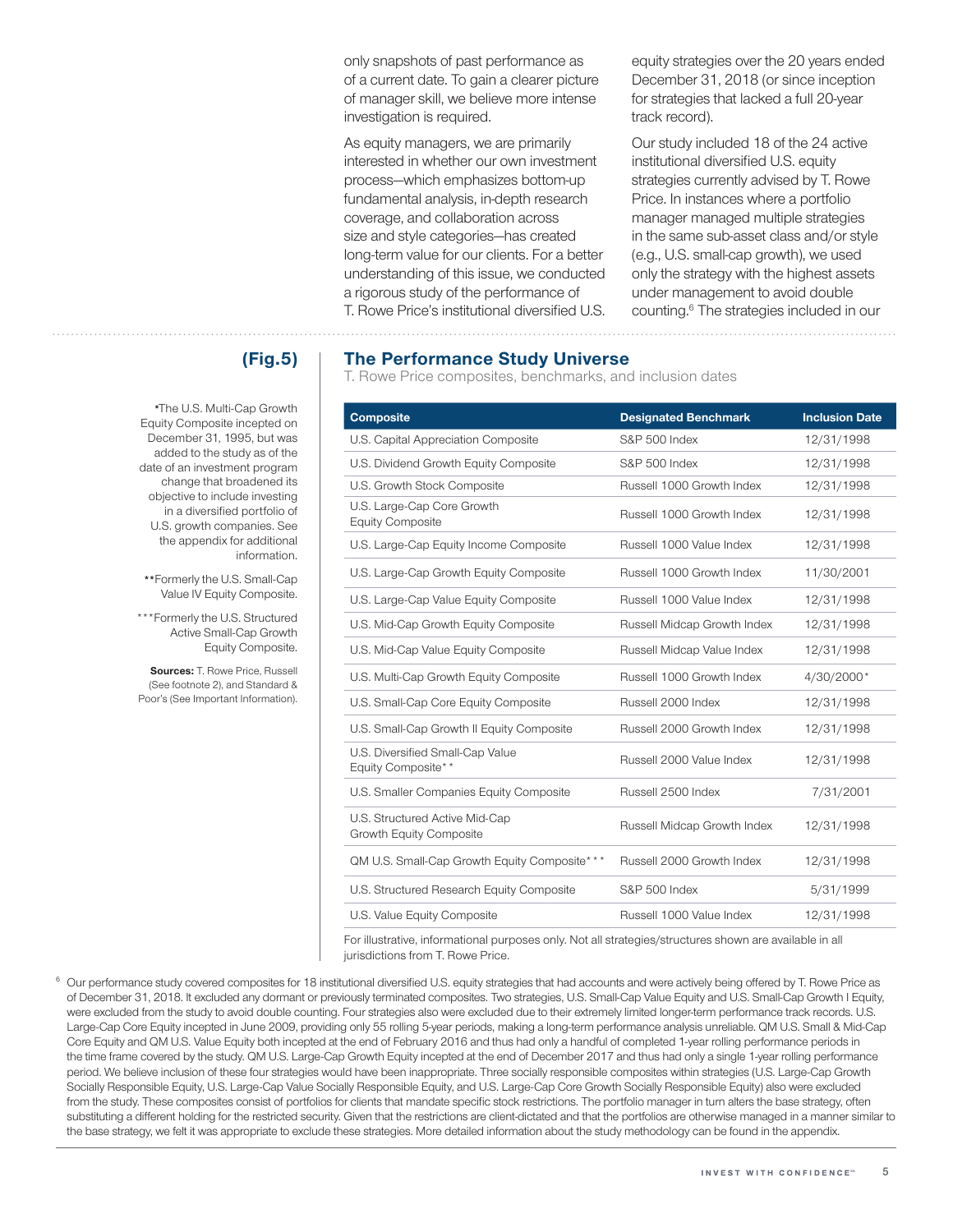study represented approximately 79% of total U.S. equity assets in the domestic and global equity composites advised by the firm as of December 31, 2018. The designated benchmark for each strategy, as well as the date of its inclusion in the study, are shown in Figure 5.

For each strategy in the study, we examined performance over rolling 1‑, 3‑, 5‑, and 10‑year periods (rolled monthly) from December 31, 1998, through December 31, 2018. We then calculated excess returns (positive or negative) for each strategy for each time period relative to the appropriate benchmarkthe designated style benchmark used in T. Rowe Price performance reports and disclosures. Strategy returns were calculated net of fees, based on the highest breakpoint fee for T. Rowe Price institutional U.S. equity clients.

For each strategy, we calculated active success rates (the percentage of periods in which the strategy outperformed its benchmark) and average returns relative to that benchmark for each time frame (i.e., over all rolling 1‑, 3‑, 5‑, and 10‑year periods).<sup>7</sup> The results are displayed in Figures 6 and 7.

# **Positive Results For Most T. Rowe Price Diversified U.S. Equity Strategies Over Longer Time Horizons**

### **(Fig. 6)**

Rolling periods

December 31, 1998, through December 31, 2018

Active success rates: percentage of rolling periods with returns higher than benchmark (net of fees)

# **(Fig. 7)**

Average annualized excess returns over benchmark (net of fees)

| December 31, 2018                                      |        |        | <b>Rolling Periods</b> |         |        | <b>Rolling Periods</b> |        |  |
|--------------------------------------------------------|--------|--------|------------------------|---------|--------|------------------------|--------|--|
| <b>Composite</b>                                       | 1-Year | 3-Year | 5-Year                 | 10-Year | 1-Year | 3-Year                 | 5-Year |  |
| U.S. Capital Appreciation                              | 53.7%  | 60.5%  | 66.3%                  | 94.2%   | 3.74%  | 4.28%                  | 3.68%  |  |
| U.S. Dividend Growth Equity                            | 52.4   | 60.5   | 67.4                   | 91.7    | 0.73   | 1.23                   | 1.01   |  |
| <b>U.S. Growth Stock</b>                               | 69.0   | 73.7   | 81.2                   | 94.2    | 2.53   | 2.37                   | 2.05   |  |
| U.S. Large-Cap Core Growth<br>Equity                   | 68.6   | 80.5   | 86.2                   | 100.0   | 2.18   | 2.05                   | 1.79   |  |
| U.S. Large-Cap Equity Income                           | 45.0   | 48.8   | 50.3                   | 73.6    | 0.41   | 0.23                   | 0.08   |  |
| U.S. Large-Cap Growth Equity                           | 63.4   | 76.5   | 94.5                   | 100.0   | 2.35   | 1.52                   | 1.37   |  |
| U.S. Large-Cap Value Equity                            | 59.4   | 71.2   | 81.2                   | 100.0   | 0.94   | 0.87                   | 0.80   |  |
| U.S. Mid-Cap Growth Equity                             | 69.4   | 90.7   | 98.9                   | 100.0   | 1.95   | 3.29                   | 2.91   |  |
| U.S. Mid-Cap Value Equity                              | 56.3   | 57.6   | 63.5                   | 91.7    | 1.20   | 1.06                   | 0.82   |  |
| U.S. Multi-Cap Growth Equity                           | 70.0   | 76.2   | 81.8                   | 100.0   | 2.28   | 1.68                   | 1.59   |  |
| U.S. Small-Cap Core Equity                             | 67.7   | 76.1   | 85.6                   | 100.0   | 2.13   | 2.15                   | 1.95   |  |
| U.S. Small-Cap Growth II Equity                        | 79.5   | 93.2   | 100.0                  | 100.0   | 4.38   | 4.12                   | 3.84   |  |
| U.S. Diversified Small-Cap Value<br>Equity             | 64.2   | 83.9   | 92.3                   | 100.0   | 1.66   | 1.86                   | 1.75   |  |
| U.S. Smaller Companies Equity                          | 62.6   | 69.5   | 82.0                   | 100.0   | 0.57   | 0.99                   | 1.15   |  |
| U.S. Structured Active Mid-Cap<br><b>Growth Equity</b> | 57.2   | 66.3   | 74.6                   | 78.5    | 1.53   | 1.25                   | 0.90   |  |
| QM U.S. Small-Cap Growth Equity                        | 70.7   | 78.0   | 82.3                   | 100.0   | 1.50   | 1.82                   | 1.71   |  |
| <b>U.S. Structured Research Equity</b>                 | 76.8   | 82.0   | 89.2                   | 100.0   | 0.99   | 0.79                   | 0.74   |  |
| U.S. Value Equity                                      | 63.8   | 75.1   | 89.5                   | 100.0   | 1.84   | 1.45                   | 1.45   |  |

| <b>Rolling Periods</b> |        |        |         |  |  |  |  |  |
|------------------------|--------|--------|---------|--|--|--|--|--|
| 1-Year                 | 3-Year | 5-Year | 10-Year |  |  |  |  |  |
| 3.74%                  | 4.28%  | 3.68%  | 3.73%   |  |  |  |  |  |
| 0.73                   | 1.23   | 1.01   | 1.11    |  |  |  |  |  |
| 2.53                   | 2.37   | 2.05   | 1.60    |  |  |  |  |  |
| 2.18                   | 2.05   | 1.79   | 1.39    |  |  |  |  |  |
| 0.41                   | 0.23   | 0.08   | 0.42    |  |  |  |  |  |
| 2.35                   | 1.52   | 1.37   | 1.32    |  |  |  |  |  |
| 0.94                   | 0.87   | 0.80   | 0.91    |  |  |  |  |  |
| 1.95                   | 3.29   | 2.91   | 2.85    |  |  |  |  |  |
| 1.20                   | 1.06   | 0.82   | 1.13    |  |  |  |  |  |
| 2.28                   | 1.68   | 1.59   | 1.69    |  |  |  |  |  |
| 2.13                   | 2.15   | 1.95   | 2.21    |  |  |  |  |  |
| 4.38                   | 4.12   | 3.84   | 3.59    |  |  |  |  |  |
| 1.66                   | 1.86   | 1.75   | 2.04    |  |  |  |  |  |
| 0.57                   | 0.99   | 1.15   | 1.43    |  |  |  |  |  |
| 1.53                   | 1.25   | 0.90   | 0.85    |  |  |  |  |  |
| 1.50                   | 1.82   | 1.71   | 1.84    |  |  |  |  |  |
| 0.99                   | 0.79   | 0.74   | 0.74    |  |  |  |  |  |
| 1.84                   | 1.45   | 1.45   | 1.56    |  |  |  |  |  |

### **Periods with positive active success rates or positive average excess returns.**

**Sources:** T. Rowe Price, Russell (See footnote 2), and Standard & Poor's. Data analysis by T. Rowe Price.

For illustrative, informational purposes only. Not all strategies/structures shown are available in all jurisdictions from T. Rowe Price.

### **Past performance is not a reliable indicator of future performance.**

Excess returns for the 3-, 5-, and 10-year rolling periods were annualized.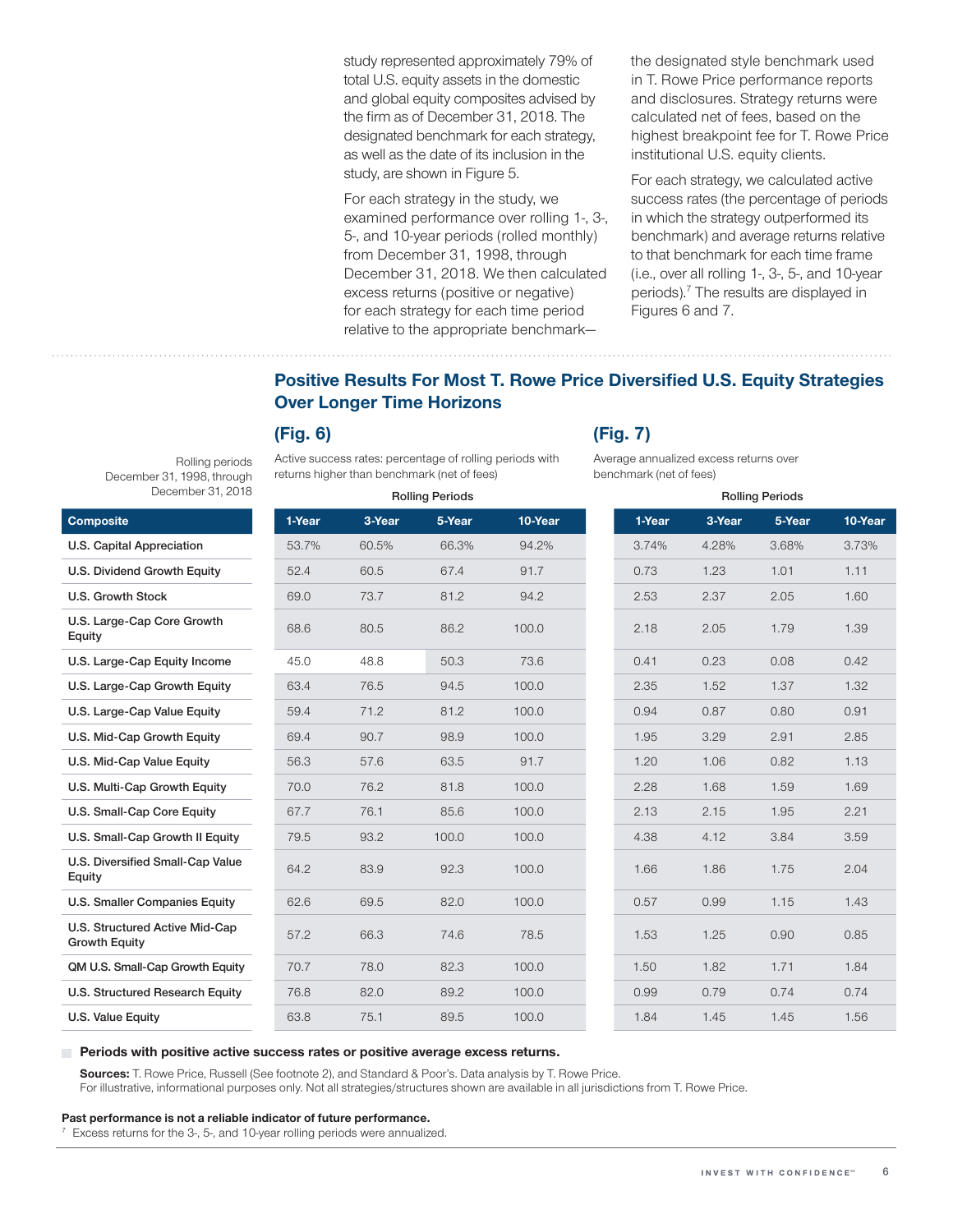

### Active Success Rates

The active success rate records the percentage of times a strategy beat its designated benchmark, net of fees and trading costs, over a specified time period (e.g., 10 years). Think of this as a measure of how often a client might review his or her regular performance reports and find that a strategy has outperformed for that time period.

**We've defined a positive active success rate as a strategy beating the performance of its designated benchmark in more than half of the periods measured.**

See Figure 6 for details on the specific active success rates for each strategy over 1‑, 3‑, 5‑, and 10‑year rolling time periods.

One of the more consistent findings in the study was that the likelihood of outperformance tended to improve over longer time horizons.

### **Results of T. Rowe Price Performance Study**

We found that for most T. Rowe Price institutional diversified U.S. equity strategies, shorter-term active success rates (over rolling one‑year periods, in this case) averaged significantly higher than the 50% mark one would normally expect for the average active manager over an extended time frame—like the 20 years covered by our study. Seventeen of the 18 strategies outperformed in more than half of all one‑year rolling periods, while only one strategy underperformed half the time or more.

Short-term excess returns, net of fees, also tended to be significantly more positive than for the average active manager. All 18 strategies showed positive excess returns, on average, across the one‑year rolling periods covered by the study (Figure 7). Active success rates and excess return results may differ depending on a particular strategy's overall performance pattern—a strategy that outperformed its index by a large margin in a relatively small number of periods, for example, might show positive excess returns but a negative (i.e., below 50%) active success rate.

One of the more consistent findings in the study was that the likelihood of outperformance tended to improve strong over longer time horizons.

- While 17 of the 18 strategies had positive active success rates (i.e., higher than 50%) over rolling three‑year periods, all 18 had positive five‑year and 10‑year active success rates.
- Two-thirds of the strategies (12 of 18) outperformed their benchmarks over every rolling 10‑year period. Four more strategies outperformed in more than 90% of all rolling 10-year periods.
- All 18 strategies had positive excess returns, on average, over every time horizon studied (1‑year, 3‑year, 5‑year, and 10‑year).

Our study indicates that a majority of T. Rowe Price's institutional diversified U.S. equity strategies generated positive relative performance, net of fees and trading costs, over the past 20 years. However, there were some potential biases inherent in the study that we needed to address.

The diverse range of investment objectives represented in the study, for example, made it inappropriate to calculate simple performance averages across all 18 strategies. The universe of smaller stocks is typically less deeply researched than the large‑cap market, potentially making it easier for small-cap managers to generate excess returns by exploiting informational inefficiencies. Thus, the excess returns for the small-cap managers in the study could have biased a simple average higher, concealing relatively weak results for large‑cap managers.

Performance averages could also be distorted by the fact that four of the 18 strategies did not have histories that spanned the entire 20‑year study period, resulting in an extremely small number of longer‑term performance periods for some strategies.<sup>8</sup>

As of December 31, 2018, for example, the U.S. Large-Cap Growth Equity Composite had completed only 86 rolling 10‑year periods since its inception at the end of November 2001. Yet results for all 18 strategies would have equal weight in a simple average, whatever their longevity.

To correct for these potential biases, we divided the 18 strategies in the study into three capitalization categories large-, mid-, and small-cap-based on their designated benchmarks. We then calculated average active success rates and average excess returns for each category. These averages were time‑weighted—that is, the results were weighted by the percentage of the total performance periods in each category that were provided by each strategy.<sup>9</sup> The results of our category analysis are

<sup>8</sup> Three strategies did not have full 20-year performance histories for the period covered by the study: U.S. Large-Cap Growth Equity, U.S. Smaller Companies Equity, and U.S. Structured Research Equity. A fourth strategy, U.S. Multi-Cap Growth Equity, did not have a full 20-year history for its current strategy objective.<br><sup>9</sup> The time weights for each strategy are shown in the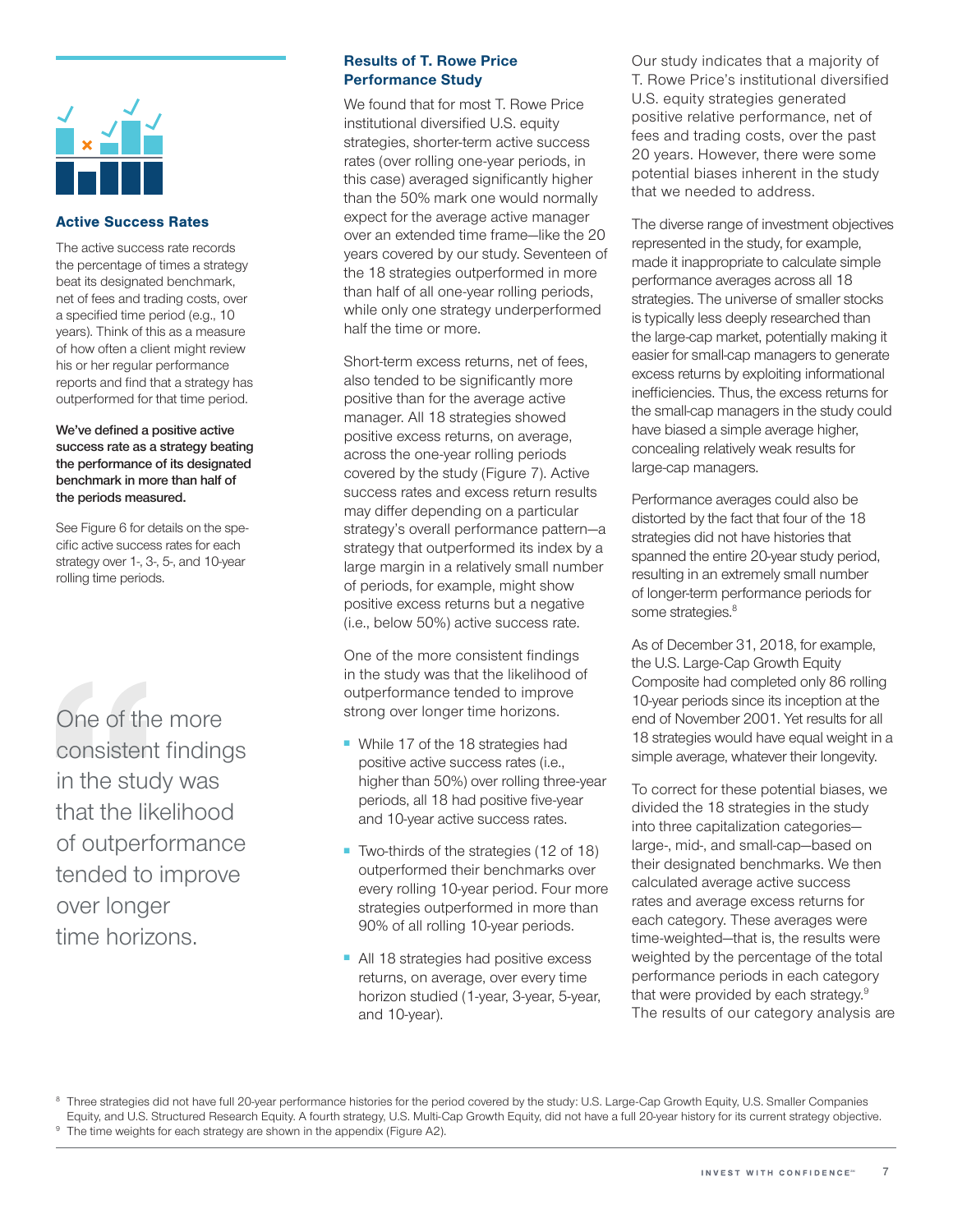# 18 of 18

diversified U.S. equity strategies had positive active success rates over rolling five‑year periods.

# 12 of 18

diversified U.S. equity strategies outperformed their benchmarks over every rolling 10‑year period.

# 100%

of diversified U.S. equity strategies had positive average excess returns over all time horizons examined.

shown in Figure 8 (average active success rates) and Figure 9 (excess returns).10

- As one might reasonably expect, time‑weighted excess returns for T. Rowe Price's small‑cap managers were, on average, stronger than for large-cap managers-with mid-cap managers, not surprisingly, falling somewhere in between over most time horizons.
- Time-weighted average results for small-cap managers were somewhat stronger (relative to mid‑ and large‑cap managers) over longer-term periods. However, average excess returns for large‑ and mid‑cap managers weakened slightly at 5‑ and 10‑year time horizons.
- Time-weighted average active success rates for T. Rowe Price large‑cap managers were positive (above 50%) over all time horizons. Average excess returns were positive over all periods.
- Time-weighted active success rates for all three manager categories consistently increased as time horizons were extended.

### **Disciplined Investing for the Long Run**

Although the study appears to confirm that T. Rowe Price U.S. equity managers, on average, have been able to add value net of fees and trading costs, especially over longer time horizons, the same is clearly not true for all our strategies across all time periods. Like other investment managers, we have encountered prolonged market environments that were unfriendly either to our overall philosophy or to specific size and style disciplines. A number of T. Rowe Price growth strategies, for example,

underperformed in the 1990s after their managers, concerned about lofty valuations, declined to match the soaring weights for technology stocks in capitalization‑weighted growth indexes.

However, underperformance turned into relative outperformance for some strategies when markets normalized and cap‑weighted benchmarks were dragged lower by their heavy exposure to deflating technology stocks. That episode suggests that a disciplined investment approach can pay off over the long run. Still, the fact that cyclical market factors can have such persistent effects suggests that the performance of individual strategies also should be interpreted with caution—especially for those with track records that do not span the full 20 years covered by our study.

### **A Focus on Long‑Term Value Creation**

If, as our study suggests, it is possible for active U.S. equity managers to add value over longer time horizons, what factors might influence their degree of success? Academic research indicates there are some common characteristics associated with relative outperformance.<sup>11</sup>

One of the most important factors, obviously, is cost. While studies have suggested that some active managers do exhibit skill in outperforming the market before costs, that performance edge typically disappears, on average, after trading expenses and fees are subtracted.<sup>12</sup> Accordingly, active managers that can hold costs down would appear to have an advantage over their peers. But more substantive, investment‑related factors also have been linked to strong relative performance.

<sup>10</sup> The capitalization categories for each strategy are shown in the appendix (Figure A2).

<sup>&</sup>lt;sup>11</sup> Mutual fund net asset value data are the most commonly used by researchers examining active manager performance. Accordingly, many of the studies cited here refer to mutual fund vehicles. However, we believe the research and its conclusions are also applicable to the institutional separate account managers represented by the performance composites used in our study.

<sup>12</sup> Fama, French, "Luck versus Skill in the Cross‑Section of Mutual Fund Returns," *Journal of Finance*, Vol. 65, No. 5, October 2010; Dellva, Olson, "The Relationship Between Mutual Fund Fees and Expenses and Their Effects on Performance," *Financial Review*, Vol. 33, No. 1, February 1998; and Kacperczyk, Sialm, Zheng, "Unobserved Actions of Mutual Funds," *Review of Financial Studies*, Vol. 21, No. 6, November 2008.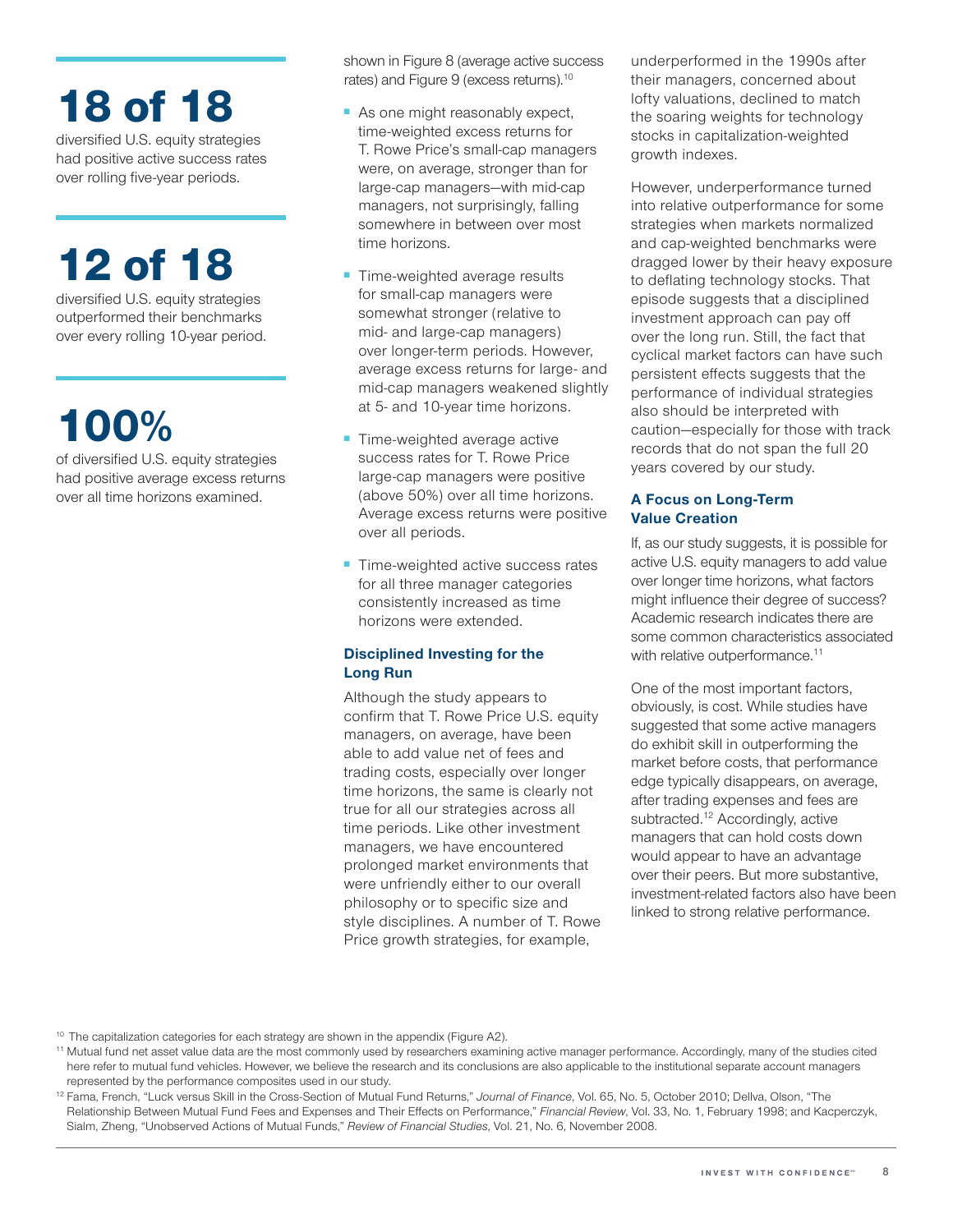These include:

- **Stock selection skill:** Some researchers have concluded that active equity managers as a group have the ability to select stocks that outperform the broad market on a before-cost basis.<sup>13</sup>
- **Manager tenure:** Active strategies with stable, experienced management teams that have been in place for some time appear to be more likely to outperform.<sup>14</sup>
- **Management structures:** Teams that feature clear lines of authority appear to outperform those with less well-defined organizational roles.<sup>15</sup>

To the extent T. Rowe Price's institutional diversified U.S. equity strategies were able to deliver strong long‑term relative performance, net of fees, over the past two decades, we

believe it reflects the strengths of our investment process in these key areas.

Fundamental analysis, backed by a well-resourced global research platform, is the core of our approach, providing a strong foundation for bottom‑up stock picking. We go out into the field to get the answers we need. That means that over 400 of our investment professionals see firsthand how the companies we're investing in are performing today in order to make skilled judgments about how we think they'll perform in the future.<sup>16</sup> We seek to uncover more opportunities for our clients and are constantly on the lookout, analyzing the markets and the companies within them. By going on the road to meet with executives and employees, our professionals can ask the right questions to get a deeper understanding of where a company stands and where it could go in the future.

### **Positive Long‑Term Average Active Success Rates And Excess Returns Within U.S. Equity Strategy Categories**



Time‑weighted average active success rates

### Average annualized time‑weighted excess returns (net of fees)



### **Past performance is not a reliable indicator of future performance.**

T. Rowe Price.

**(Fig. 9)**

**Sources:** T. Rowe Price, Russell (See footnote 2), and Standard & Poor's. Data analysis by

December 31, 1998, Through December 31, 2018

(10 strategies)

(5 strategies)

**U.S. Large‑Cap Average**

**U.S. Mid‑Cap Average** (3 strategies)

**U.S. Small‑Cap Average**

- <sup>13</sup> Grinblatt, Titman, "The Persistence of Mutual Fund Performance," *Journal of Finance*, Vol. 47, No. 5, December 1992; Culbertson, Nitzsche, O'Sullivan, "Mutual Fund Performance: Skill or Luck?" *Journal of Empirical Finance*, Vol. 15, No. 4, September 2008; Baker, Litov, Wachter, Wurgler, "Can Mutual Fund Managers Pick Stocks? Evidence From Their Trades Prior to Earnings Announcements," Journal of Financial and Quantitative Analysis, Vol. 45, No. 5, October 2010.<br><sup>14</sup> Golec, "The Effects of Mutual Fund Manager Characteristics on Their Portfolio
- <sup>15</sup> Luo, Qiao, "On the Team Approach to Mutual Fund Management: Observability, Incentives, and Performance," paper presented at the European Financial Management Association 2014 Annual Meeting, January 12, 2014.
- <sup>16</sup> T. Rowe Price professional staff as of December 31, 2018. Includes 105 portfolio managers, 24 associate portfolio managers, 165 investment analysts, 44 associate analysts, 14 multi‑asset specialists, 9 specialty analysts, 2 strategists, 2 economists, 29 traders, and 18 senior managers.

**(Fig. 8)** Rolling periods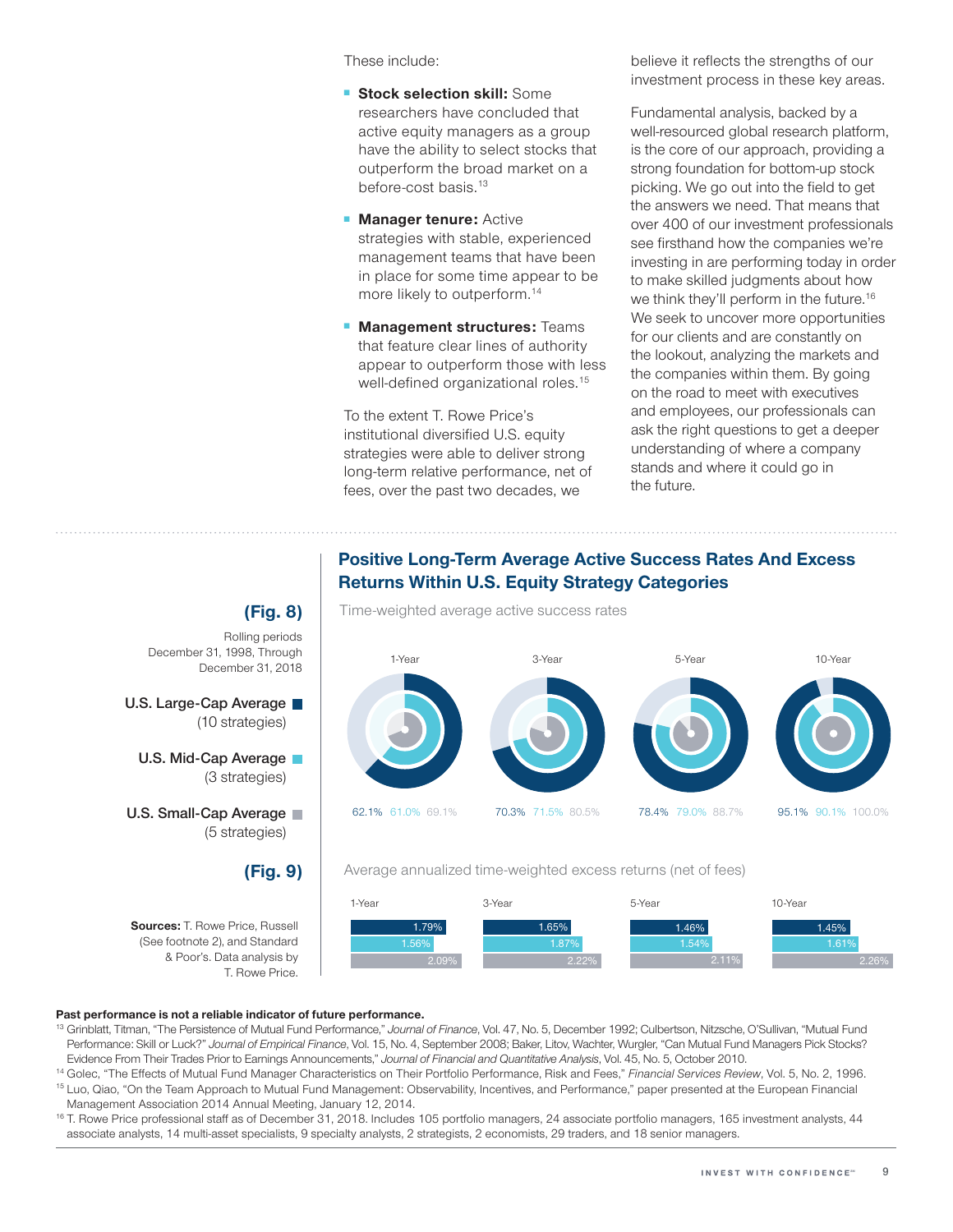### **(Fig. 10)**

December 31, 1998, Through December 31, 2018

### **Hypothetical Portfolio**

(6.62%: S&P 500 + one percentage point)

> **S&P 500 Index**  (5.62%)

**Sources:** T. Rowe Price and Standard & Poor's. Data analysis by T. Rowe Price.

### **Hypothetical Results Of A USD \$10M Investment Vs. The S&P 500 + One Percentage Point Over 20 Years**



This contains hypothetical portfolio performance. See the Important Information section at the end for important information regarding hypothetical portfolio disclosure.

Experience has been a critical component of our success as well. Our skilled portfolio managers have deep experience—an average of 22 years in the industry and 17 years with T. Rowe Price.17 Significantly, many of our analysts go on to become portfolio managers, which we believe creates a strong foundation on behalf of our clients.

We also don't wait for change, we seek to get ahead of change for our clients. We know when to move with the crowd and when to move against it. Our people have the conviction to think independently but act collaboratively. This means we're able to respond quickly to take advantage of short-term market fluctuations, or we can also choose to hold tight.

By remaining focused on the underlying factors that support strong relative performance, T. Rowe Price will continue to seek long‑term value creation for our U.S. equity clients.

The excess returns shown in Figure 9 may seem rather modest relative to the absolute returns that investors typically have been able to achieve in the U.S. equity markets over longer periods. However, even a small improvement in annualized returns can make a significant difference in ending portfolio value over longer time horizons.

Take, for example, a hypothetical equity portfolio that appreciated at a rate equal to the 5.62% annualized total return on the S&P 500 Index over the 20‑year period covered by our study. A portfolio that achieved even a 100-basis-point improvement in annualized return over those same 20 years, after all fees and costs, could have increased its ending value by almost 21% (Figure 10).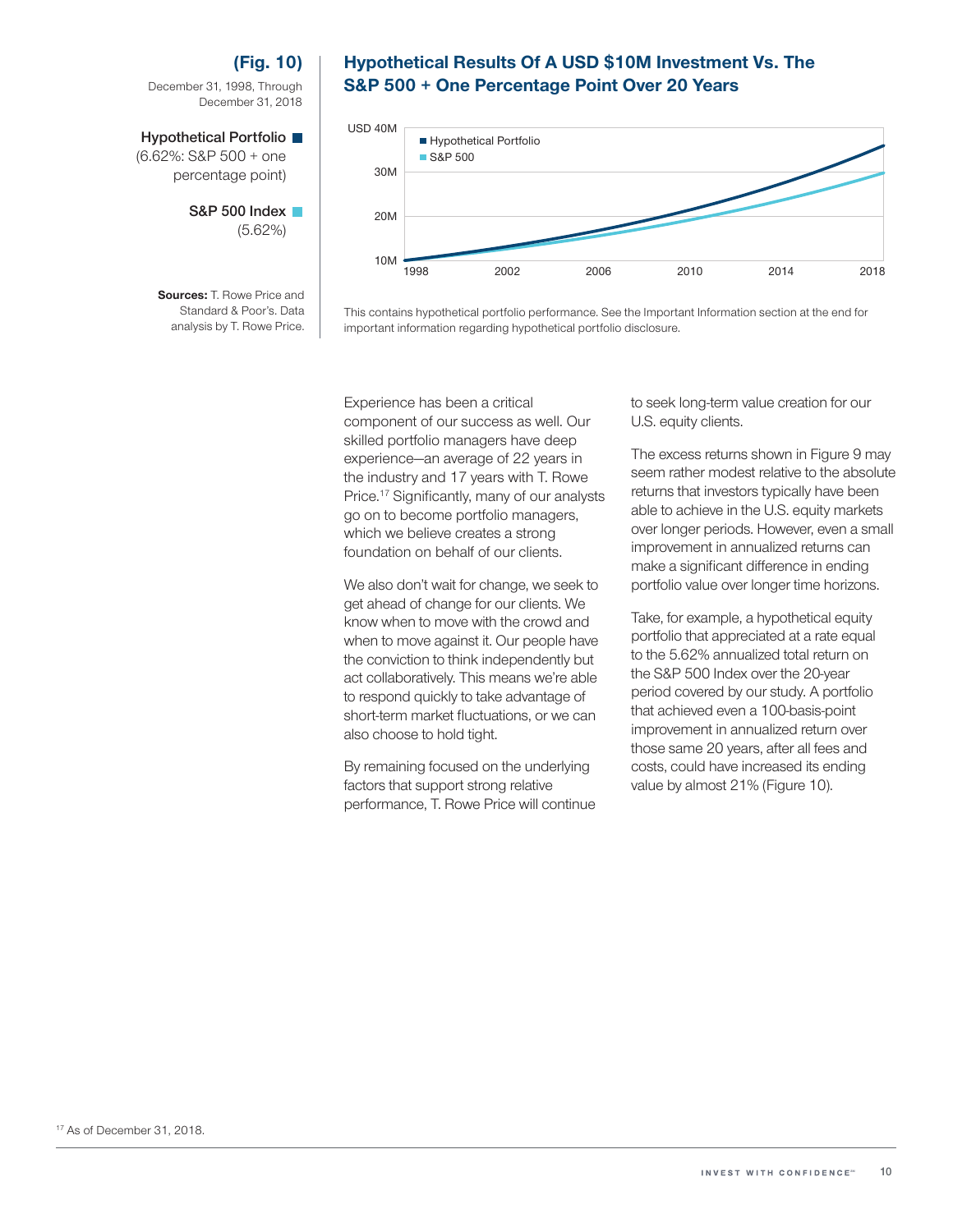# Appendix: **Study** Methodolgy

We examined the performance of 18 of T. Rowe Price's current lineup of institutional diversified active U.S. equity strategies over a 20‑year period beginning December 31, 1998, and ending December 31, 2018, or since their inception. The 18 institutional composites included in the study were those that had accounts and were actively being offered by T. Rowe Price as of December 31, 2018. The study excluded any dormant or previously terminated composites. Diversified strategies were defined as those that had the ability to invest across one or more U.S. equity categories, such as large-cap growth and large-cap value; mid‑cap growth and mid‑cap value; small-cap growth and small-cap value; or the core large-, mid-, and small-cap universes. One of the 18 strategies, U.S. Capital Appreciation, also has the ability to invest in fixed income assets but is primarily an equity portfolio and is benchmarked to the S&P 500 Index.

Our study was limited to diversified U.S. equity strategies primarily for two reasons:

- Many of T. Rowe Price's international and global equity strategies have significantly more limited performance records than our U.S. diversified equity portfolios. Combining them in the U.S. diversified equity study could have significantly skewed average performance comparisons over shorter and longer rolling time periods and between the early and later years of the study.
- U.S. equity markets are widely regarded as the world's most efficient, transparent, and intensively researched, making them particularly formidable tests of active management skill.

More specialized sector portfolios—such as T. Rowe Price's Health Sciences and Communications & Technology Strategies were excluded from the study because the narrow, sector‑specific performance benchmarks used by these strategies made direct comparisons with diversified strategies inappropriate, in our view. It is our belief that including these strategies would not have had a materially negative effect on the study's conclusions, as most T. Rowe Price sector strategies show positive excess returns against their specialized benchmarks that, in many cases, are

larger than for the firm's diversified U.S. equity strategies.

Four of T. Rowe Price's diversified U.S. equity strategies were excluded from the study due to their extremely limited longer-term performance track record. U.S. Large‑Cap Core Equity began operations in June 2009, making a long-term performance analysis unreliable. QM U.S. Small & Mid‑Cap Core Equity and QM U.S. Value Equity both incepted at the end of February 2016 and thus had relatively few completed one‑year performance periods within the time frames covered by the study. QM U.S. Large-Cap Growth Equity incepted at the end of December 2017 and thus had only a single one‑year performance period. We believe inclusion of these four strategies would have been inappropriate.

Three socially responsible composites within strategies (U.S. Large-Cap Growth Socially Responsible Equity, U.S. Large-Cap Value Socially Responsible Equity, and U.S. Large-Cap Core Growth Socially Responsible Equity) also were excluded from the study. These composites consist of portfolios for clients that mandate specific stock restrictions. The portfolio manager in turn alters the base strategy, often substituting a different holding for the restricted security. Given that the restrictions are client‑dictated and that the portfolios are otherwise managed in a manner similar to the base strategy, we felt it was appropriate to exclude these composites.

In cases where one portfolio manager managed multiple strategies in the same sub-asset class and/or style (e.g., U.S. small-cap growth), only the largest composite as measured by assets under management was included in the study to avoid double counting.

Strategies were included in the study universe as of December 31, 1998, or for strategies without full 20‑year track records for the period covered by the study, as of the date of their inception. An exception was the U.S. Multi-Cap Growth Equity Composite, which began operations on December 31, 1995, but was included in the study as of April 30, 2000. Prior to its study inclusion date, U.S. Multi‑Cap Growth Equity was a specialized sector strategy focused on the U.S. service sectors. The strategy was added to the study as of the date of an investment program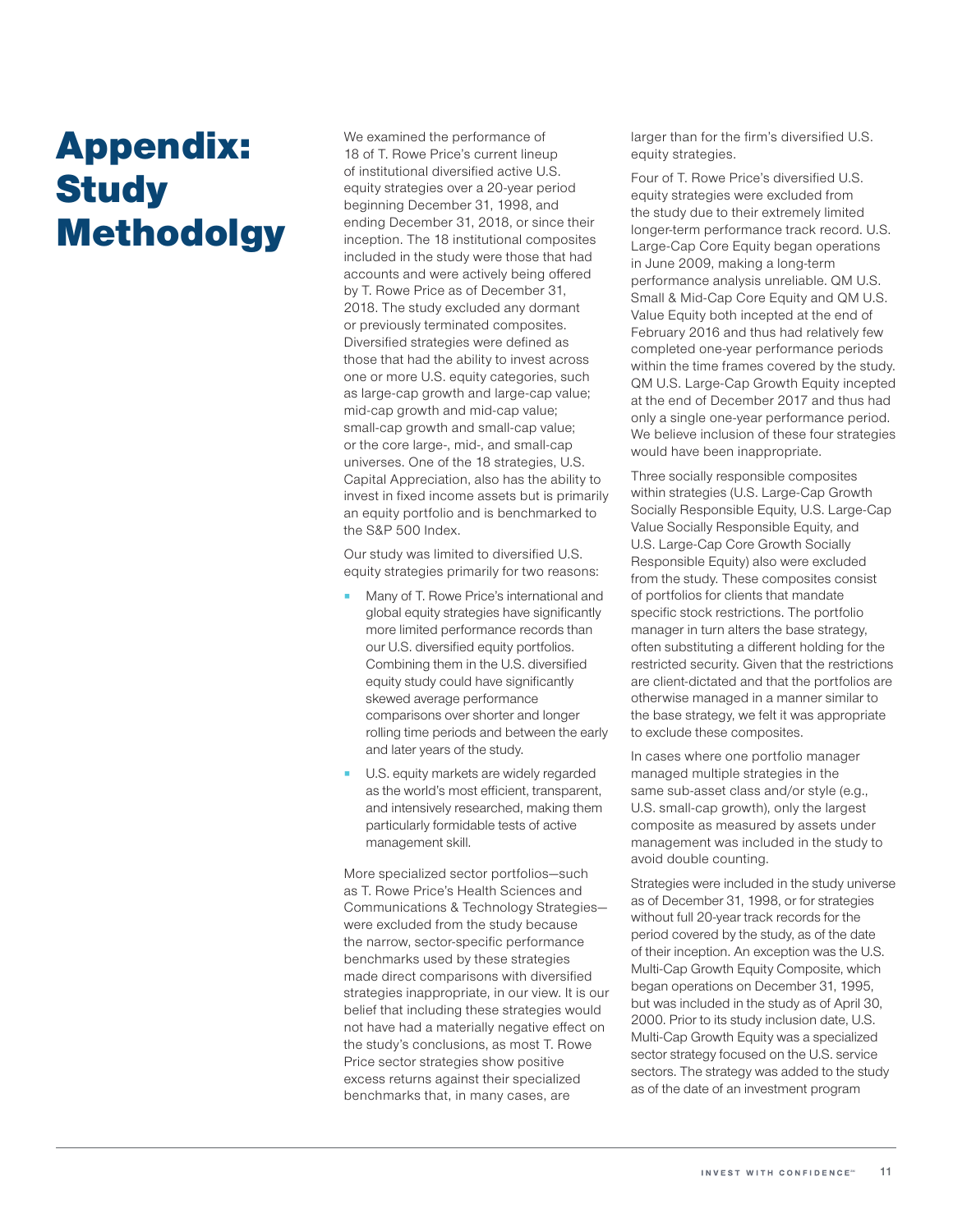

change that broadened its objective to include investing in a diversified portfolio of U.S. growth companies.

Strategy and benchmark return data were taken from T. Rowe Price's internal performance database, which is used by T. Rowe Price to calculate returns for its quarterly, semiannual, and annual client reports; for marketing materials; and for regulatory disclosures. Benchmark returns in the T. Rowe Price database are collected from the index providers—in this case, the Standard & Poor's Corporation and Russell Investments. All study results were based on total returns including dividends reinvested. Performance was calculated net of fees, based on the highest breakpoint fee for T. Rowe Price institutional U.S. equity clients.

For each strategy in the study, T. Rowe Price analysts calculated 1‑, 3‑, 5‑, and 10‑year rolling returns, rolled monthly. Returns for the 3‑, 5‑, and 10‑year rolling periods were annualized. To ensure these periods all covered the equivalent two‑decade slice of U.S. equity market history, each rolling series began on December 31, 1998, and ended on December 31, 2018. This produced:

- 229 rolling one-year periods,
- 205 rolling three-year periods,
- 181 rolling five-year periods, and
- 121 rolling 10-year periods.<sup>18</sup>

For each rolling period, the returns for each strategy's current size and/or style benchmark were subtracted from the strategy return, producing an excess return. The percentage of rolling periods in each time series in which excess returns were positive was then calculated, producing an active success rate for each strategy across each time horizon. Excess returns were averaged across every rolling period in each time frame for each strategy to arrive at the results shown in Figure 7.

Firmwide performance averages were calculated for three capitalization categories in the study universe: U.S. large‑cap strategies, U.S. mid‑cap strategies, and U.S. small-cap strategies. Managers were placed in these categories based on their designated benchmarks:

- Strategies benchmarked to the S&P 500 Index, the Russell 1000 Value Index, or the Russell 1000 Growth Index were included in the U.S. large‑cap category.
- Strategies benchmarked to the Russell Midcap Growth Index or the Russell Midcap Value Index were included in the U.S. mid‑cap category.
- Strategies benchmarked to the Russell 2000 Index, the Russell 2500 Index, the Russell 2000 Growth Index, or the Russell 2000 Value Index were included in the U.S. small-cap category.

To adjust for the fact that a number of strategies had performance histories considerably shorter than the full 20‑year period covered by the study, performance averages in each category were time‑weighted, meaning the results were adjusted to reflect the percentage of the total performance periods in each category that were provided by each strategy. These

<sup>18</sup> Since not all strategies had performance records covering the full 20-year study, the number of rolling periods was smaller for some strategies.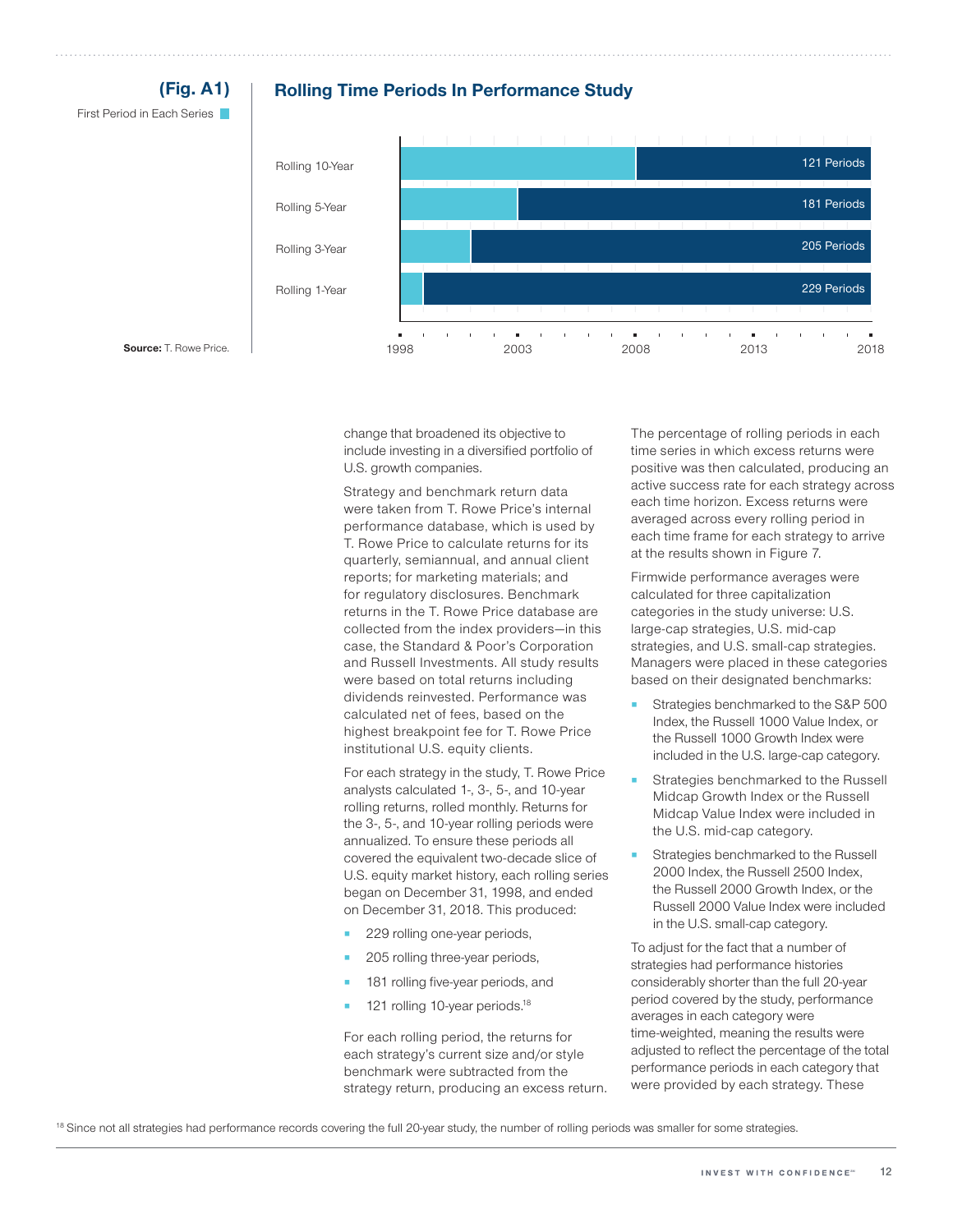weights are shown in Figure A2. Overall, time‑weighting had minimal effect on average performance results.

Due to the relatively small sample sizes in each capitalization category (10 U.S. large-cap strategies, three U.S. mid-cap strategies, and five U.S. small-cap strategies), the results of this analysis are of limited statistical significance and should be regarded as indicative only.

## **(Fig. A2)**

Rolling periods ended December 31, 2018

### **Time Weights For T. Rowe Price Strategies**

Percentage of total rolling performance periods within each capitalization category

| <b>Rolling Periods</b>                                    | 1-Year | 3-Year | 5-Year | 10-Year |
|-----------------------------------------------------------|--------|--------|--------|---------|
| <b>U.S. Large-Cap</b>                                     |        |        |        |         |
| U.S. Capital Appreciation Composite                       | 10.25% | 10.28% | 10.32% | 10.49%  |
| U.S. Dividend Growth Equity Composite                     | 10.25  | 10.28  | 10.32  | 10.49   |
| U.S. Growth Stock Composite                               | 10.25  | 10.28  | 10.32  | 10.49   |
| U.S. Large-Cap Core Growth Equity Composite               | 10.25  | 10.28  | 10.32  | 10.49   |
| U.S. Large-Cap Equity Income Composite                    | 10.25  | 10.28  | 10.32  | 10.49   |
| U.S. Large-Cap Growth Equity Composite                    | 8.68   | 8.53   | 8.32   | 7.45    |
| U.S. Large-Cap Value Equity Composite                     | 10.25  | 10.28  | 10.32  | 10.49   |
| U.S. Multi-Cap Growth Equity Composite                    | 9.53   | 9.48   | 9.41   | 9.10    |
| U.S. Structured Research Equity Composite                 | 10.03  | 10.03  | 10.03  | 10.05   |
| U.S. Value Equity Composite                               | 10.25  | 10.28  | 10.32  | 10.49   |
| <b>U.S. Mid-Cap</b>                                       |        |        |        |         |
| U.S. Structured Active Mid-Cap Growth Equity<br>Composite | 33.33  | 33.33  | 33.33  | 33.33   |
| U.S. Mid-Cap Growth Equity Composite                      | 33.33  | 33.33  | 33.33  | 33.33   |
| U.S. Mid-Cap Value Equity Composite                       | 33.33  | 33.33  | 33.33  | 33.33   |
| <b>U.S. Small-Cap</b>                                     |        |        |        |         |
| U.S. Small-Cap Core Equity Composite                      | 20.56  | 20.62  | 20.71  | 21.08   |
| U.S. Small-Cap Growth II Equity Composite                 | 20.56  | 20.62  | 20.71  | 21.08   |
| U.S. Diversified Small-Cap Value Equity                   | 20.56  | 20.62  | 20.71  | 21.08   |
| U.S. Smaller Companies Equity Composite                   | 17.77  | 17.51  | 17.16  | 15.68   |
| QM U.S. Small-Cap Growth Equity                           | 20.56  | 20.62  | 20.71  | 21.08   |

### **Past performance is not a reliable indicator of future performance.**

For illustrative, informational purposes only. Not all strategies/structures shown are available in all **Source:** T. Rowe Price. | jurisdictions from T. Rowe Price.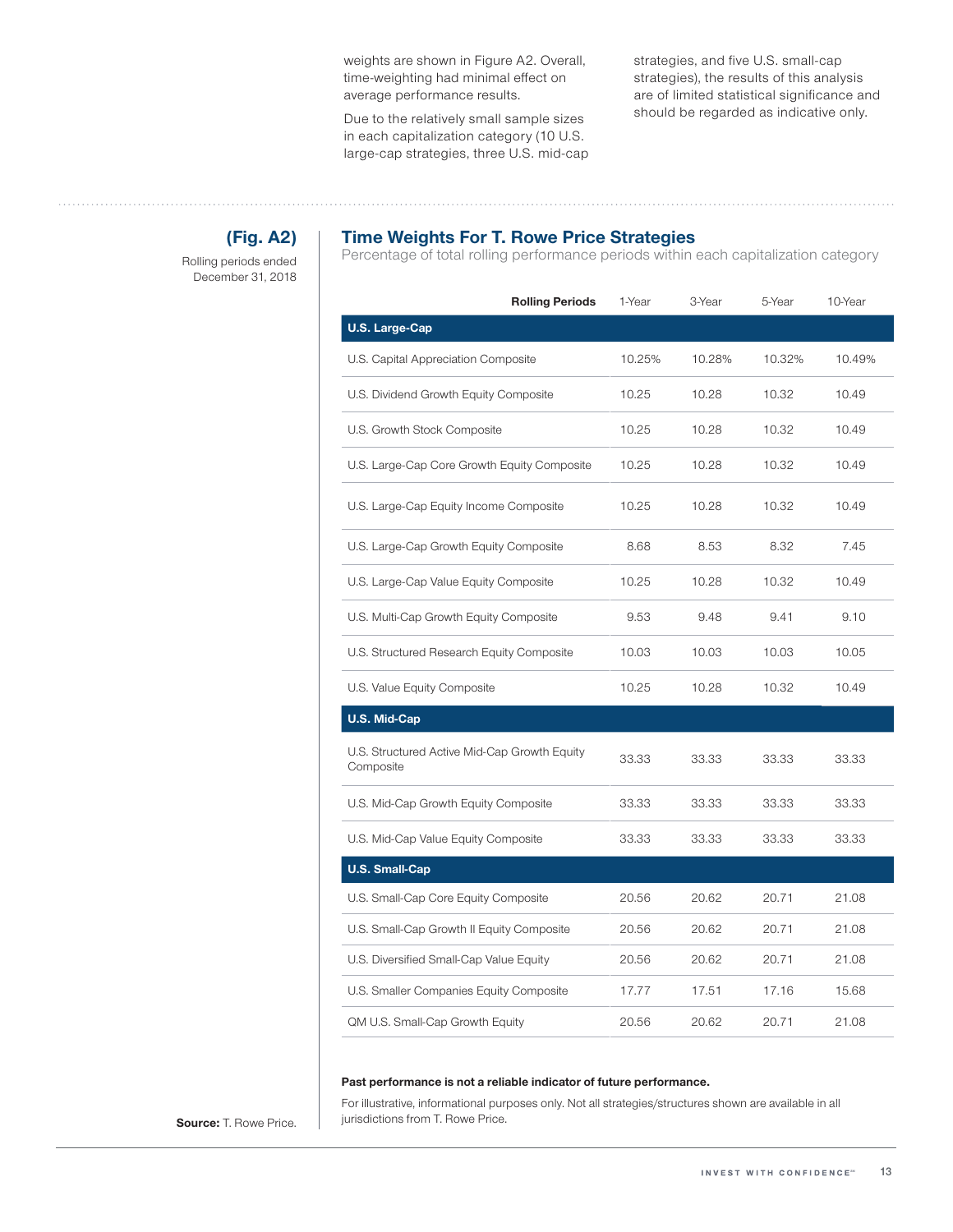# Important Information Standardized Performance

**Annualized total returns for periods ended December 31, 2018**

| As of 12/31/2018                                         |          | <b>Inception</b> |         |          |                          |
|----------------------------------------------------------|----------|------------------|---------|----------|--------------------------|
| Figures shown in U.S. dollars                            | 1 Year   | 3 Years          | 5 Years | 10 Years | <b>Date</b>              |
| <b>U.S. Capital Appreciation Composite (Gross)</b>       | 1.29%    | 8.65%            | 9.01%   | 13.38%   | 12/31/1995               |
| U.S. Capital Appreciation Composite (Net)                | 0.78     | 8.11             | 8.47    | 12.82    |                          |
| <b>S&amp;P 500 Index</b>                                 | $-4.38$  | 9.26             | 8.49    | 13.12    |                          |
| U.S. Dividend Growth Equity Composite (Gross)            | $-0.44$  | 10.34            | 9.37    | 13.62    | 12/31/1995               |
| U.S. Dividend Growth Equity Composite (Net)              | $-0.94$  | 9.79             | 8.82    | 13.06    | $\overline{\phantom{0}}$ |
| <b>S&amp;P 500 Index</b>                                 | $-4.38$  | 9.26             | 8.49    | 13.12    |                          |
| <b>U.S. Growth Stock Composite (Gross)</b>               | $-0.44$  | 11.00            | 10.84   | 16.87    | 12/31/1995               |
| U.S. Growth Stock Composite (Net)                        | $-0.94$  | 10.45            | 10.29   | 16.29    |                          |
| <b>S&amp;P 500 Index</b>                                 | $-4.38$  | 9.26             | 8.49    | 13.12    |                          |
| Russell 1000 Growth Index                                | $-1.51$  | 11.15            | 10.40   | 15.29    |                          |
| U.S. Large-Cap Core Growth Equity Composite (Gross)      | 2.73     | 12.78            | 12.06   | 17.87    | 12/31/1995               |
| U.S. Large-Cap Core Growth Equity Composite (Net)        | 2.22     | 12.22            | 11.51   | 17.28    | $\qquad \qquad -$        |
| S&P 500 Index                                            | $-4.38$  | 9.26             | 8.49    | 13.12    | $\qquad \qquad -$        |
| Russell 1000 Growth Index                                | $-1.51$  | 11.15            | 10.40   | 15.29    | $\overline{\phantom{m}}$ |
| Lipper Large-Cap Growth Funds Index <sup>19</sup>        | $-0.47$  | 9.68             | 8.98    | 14.09    |                          |
| U.S. Large-Cap Equity Income Composite (Gross)           | $-8.78$  | 8.60             | 5.42    | 11.41    | 12/31/1989               |
| U.S. Large-Cap Equity Income Composite (Net)             | $-9.21$  | 8.09             | 4.92    | 10.89    |                          |
| <b>S&amp;P 500 Index</b>                                 | $-4.38$  | 9.26             | 8.49    | 13.12    |                          |
| Russell 1000 Value Index                                 | $-8.27$  | 6.95             | 5.95    | 11.18    |                          |
| U.S. Large-Cap Growth Equity Composite (Gross)           | 4.89     | 14.53            | 12.70   | 18.74    | 11/30/2001               |
| U.S. Large-Cap Growth Equity Composite (Net)             | 4.37     | 13.97            | 12.14   | 18.16    | -                        |
| Russell 1000 Growth Index                                | $-1.51$  | 11.15            | 10.40   | 15.29    | $\overline{\phantom{0}}$ |
| U.S. Large-Cap Value Equity Composite (Gross)            | $-8.76$  | 7.73             | 6.73    | 12.42    | 3/31/1990                |
| U.S. Large-Cap Value Equity Composite (Net)              | $-9.20$  | 7.22             | 6.23    | 11.89    |                          |
| Russell 1000 Value Index                                 | $-8.27$  | 6.95             | 5.95    | 11.18    |                          |
| <b>S&amp;P 500 Index</b>                                 | $-4.38$  | 9.26             | 8.49    | 13.12    |                          |
| U.S. Mid-Cap Growth Equity Composite (Gross)             | -1.37    | 10.01            | 10.30   | 17.18    | 12/31/1995               |
| U.S. Mid-Cap Growth Equity Composite (Net)               | $-1.96$  | 9.36             | 9.64    | 16.48    | $\qquad \qquad -$        |
| Custom Benchmark-Linked for U.S. Mid-Cap Growth Strategy | $-4.75$  | 8.59             | 7.42    | 14.41    | $\overline{\phantom{0}}$ |
| Russell Midcap Growth Index                              | $-4.75$  | 8.59             | 7.42    | 15.12    |                          |
| U.S. Mid-Cap Value Equity Composite (Gross)              | $-9.93$  | 8.29             | 6.64    | 13.89    | 7/31/1996                |
| U.S. Mid-Cap Value Equity Composite (Net)                | $-10.47$ | 7.65             | 6.00    | 13.21    |                          |
| Russell Midcap Value Index                               | $-12.29$ | 6.06             | 5.44    | 13.03    | $\overline{\phantom{0}}$ |

**Source:** T. Rowe Price.

**Past performance is not a reliable indicator of future performance.**

Net-of-fees performance reflects the deduction of the highest applicable management fee (Model Net Fee) that would be charged based on the fee schedule appropriate to you for this mandate, without the benefit of breakpoints. Please be advised that the composite may include other investment products that are subject to management fees that are inapplicable to you but are in excess of the Model Net Fee. Therefore, the actual performance of all the portfolios in the composite on a net-of-fees basis will be different, and may be lower, than the Model Net Fee performance. However, such Model Net Fee performance is intended to provide the most appropriate example of the impact management fees would have by applying management fees relevant to you to the gross performance of the composite.

For illustrative, informational purposes only. Not all strategies/structures shown are available in all jurisdictions from T. Rowe Price.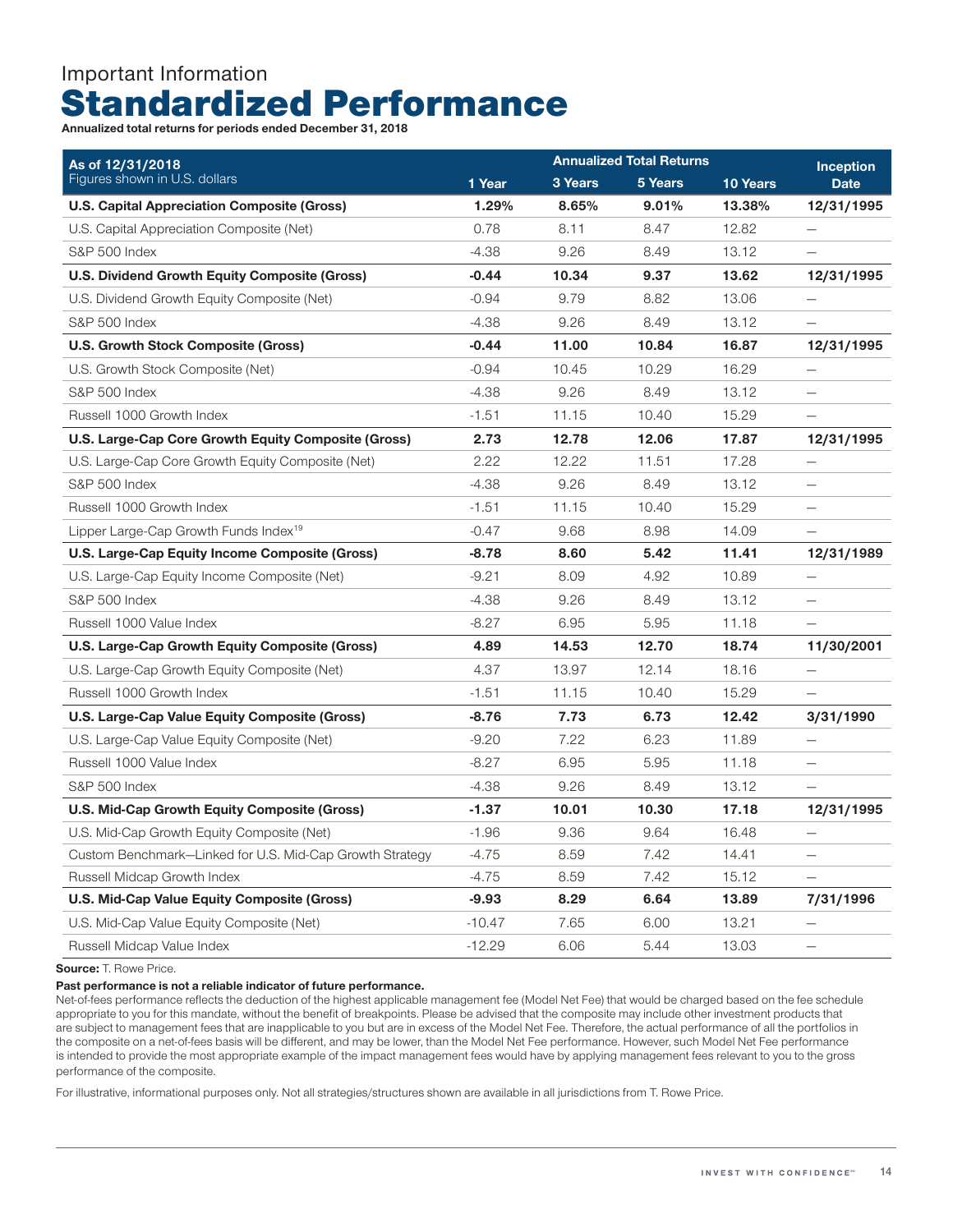| As of 12/31/2018                                                  |          | <b>Annualized Total Returns</b> | <b>Inception</b> |          |                          |
|-------------------------------------------------------------------|----------|---------------------------------|------------------|----------|--------------------------|
| Figures shown in U.S. dollars                                     | 1 Year   | 3 Years                         | 5 Years          | 10 Years | <b>Date</b>              |
| U.S. Multi-Cap Growth Equity Composite (Gross)                    | 2.07     | 12.25                           | 11.34            | 17.34    | 12/31/1995               |
| U.S. Multi-Cap Growth Equity Composite (Net)                      | 1.51     | 11.64                           | 10.73            | 16.71    | $\qquad \qquad -$        |
| Russell 1000 Growth Index                                         | $-1.51$  | 11.15                           | 10.40            | 15.29    | $\overline{\phantom{0}}$ |
| Lipper Multi-Cap Growth Funds Index <sup>19</sup>                 | $-3.23$  | 8.69                            | 8.01             | 14.10    |                          |
| U.S. Small-Cap Core Equity Composite (Gross)                      | $-2.41$  | 10.73                           | 7.43             | 16.18    | 12/31/1995               |
| U.S. Small-Cap Core Equity Composite (Net)                        | -3.14    | 9.91                            | 6.64             | 15.32    | -                        |
| Russell 2000 Index                                                | $-11.01$ | 7.36                            | 4.41             | 11.97    | $\overline{\phantom{0}}$ |
| U.S. Small-Cap Growth II Equity Composite (Gross)                 | 4.78     | 14.68                           | 11.18            | 20.25    | 12/31/1995               |
| U.S. Small-Cap Growth II Equity Composite (Net)                   | 4.00     | 13.83                           | 10.35            | 19.36    |                          |
| Russell 2000 Growth Index                                         | $-9.31$  | 7.24                            | 5.13             | 13.52    |                          |
| U.S. Diversified Small-Cap Value Equity Composite (Gross)         | $-10.85$ | 9.81                            | 5.12             | 12.69    | 12/31/1995               |
| U.S. Diversified Small-Cap Value Equity Composite (Net)           | $-11.52$ | 8.99                            | 4.34             | 11.86    | $\overline{\phantom{0}}$ |
| Russell 2000 Index                                                | $-11.01$ | 7.36                            | 4.41             | 11.97    | $\overline{\phantom{0}}$ |
| Russell 2000 Value Index                                          | $-12.86$ | 7.37                            | 3.61             | 10.40    |                          |
| U.S. Smaller Companies Equity Composite (Gross)                   | $-3.63$  | 10.01                           | 8.14             | 16.45    | 7/31/2001                |
| U.S. Smaller Companies Equity Composite (Net)                     | $-4.36$  | 9.19                            | 7.34             | 15.59    | $\qquad \qquad -$        |
| Russell 2500 Index                                                | $-10.00$ | 7.32                            | 5.15             | 13.15    | $\overline{\phantom{0}}$ |
| U.S. Structured Active Mid-Cap Growth Equity Composite<br>(Gross) | $-2.38$  | 9.95                            | 8.99             | 16.28    | 12/31/1992               |
| U.S. Structured Active Mid-Cap Growth Equity Composite (Net)      | $-2.96$  | 9.30                            | 8.35             | 15.59    |                          |
| Russell Midcap Growth Index                                       | $-4.75$  | 8.59                            | 7.42             | 15.12    |                          |
| QM U.S. Small-Cap Growth Equity Composite (Gross)                 | $-6.15$  | 9.01                            | 7.47             | 16.72    | 4/30/1997                |
| QM U.S. Small-Cap Growth Equity Composite (Net)                   | $-6.67$  | 8.42                            | 6.88             | 16.09    | $\overline{\phantom{0}}$ |
| Custom Benchmark-100% RS2GR to 100% MUSCG on<br>10/1/2006         | $-9.03$  | 7.82                            | 4.93             | 14.72    | $\qquad \qquad -$        |
| U.S. Structured Research Equity Composite (Gross)                 | $-3.95$  | 9.83                            | 9.16             | 13.89    | 5/31/1999                |
| U.S. Structured Research Equity Composite (Net)                   | $-4.28$  | 9.45                            | 8.78             | 13.49    |                          |
| <b>S&amp;P 500 Index</b>                                          | $-4.38$  | 9.26                            | 8.49             | 13.12    |                          |
| U.S. Value Equity Composite (Gross)                               | $-8.75$  | 6.94                            | 6.72             | 13.95    | 12/31/1995               |
| U.S. Value Equity Composite (Net)                                 | $-9.18$  | 6.44                            | 6.22             | 13.41    | -                        |
| <b>S&amp;P 500 Index</b>                                          | $-5.56$  | 8.81                            | 8.23             | 12.98    | $\overline{\phantom{m}}$ |
| Russell 1000 Value Index                                          | $-8.27$  | 6.95                            | 5.95             | 11.18    | $\overline{\phantom{0}}$ |

**Source:** T. Rowe Price.

#### **Past performance is not a reliable indicator of future performance.**

Net-of-fees performance reflects the deduction of the highest applicable management fee (Model Net Fee) that would be charged based on the fee schedule appropriate to you for this mandate, without the benefit of breakpoints. Please be advised that the composite may include other investment products that are subject to management fees that are inapplicable to you but are in excess of the Model Net Fee. Therefore, the actual performance of all the portfolios in the composite on a net-of-fees basis will be different, and may be lower, than the Model Net Fee performance. However, such Model Net Fee performance is intended to provide the most appropriate example of the impact management fees would have by applying management fees relevant to you to the gross performance of the composite.

For illustrative, informational purposes only. Not all strategies/structures shown are available in all jurisdictions from T. Rowe Price.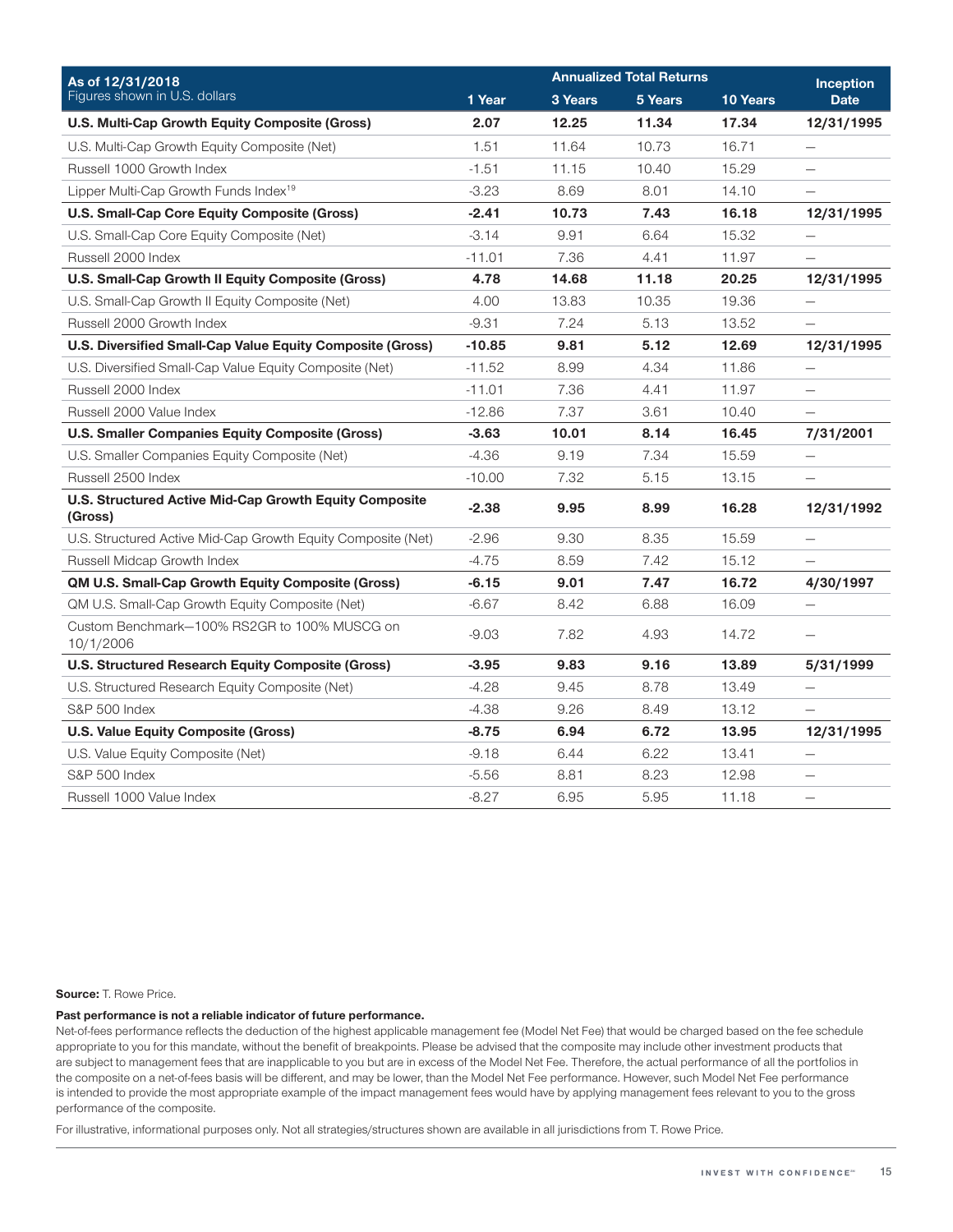### **Additional Information on Hypothetical Portfolio (Fig. 10)**

The data in Figure 10 is hypothetical in nature and is shown for illustrative, informational purposes only. It is not intended to forecast or predict future events, but rather to demonstrate T. Rowe Price's capability to manage assets in this style. It does not reflect the actual returns of any portfolio strategy and does not guarantee future results. Certain assumptions have been made for modeling purposes and are unlikely to be realized. No representation or warranty is made as to the reasonableness of the assumptions made or that all assumptions used in modeling analysis presented have been stated or fully considered. Changes in the assumptions may have a material impact on the information presented. Data shown for the Hypothetical Portfolio is as of December 31, 2018, and represents the manager's analysis of Hypothetical Portfolio as of that date and is subject to change over time. The Hypothetical Portfolio is not actively managed and does not reflect the impact that material economic, market, or other factors may have on weighting decisions. If the weightings change, results would be different. Management fees, transaction costs, taxes, potential expenses, and the effects of inflation are not considered and would reduce returns. Actual results experienced by clients may vary significantly from the hypothetical illustrations shown. This information is not intended as a recommendation to buy or sell any particular security, and there is no guarantee that results shown will be achieved.

The gross model performance results do not reflect the deduction of investment advisory fees. Returns shown would be lower when reduced by the advisory fees and any other expenses incurred in the management of an investment advisory account. For example, an account with an assumed growth rate of 10% would realize a net of fees annualized return of 8.91% after three years, assuming a 1% management fee.

### **Key Risks**

The following risks are materially relevant to the strategies highlighted in this material: Transactions in securities of foreign currencies may be subject to fluctuations of exchange rates, which may affect the value of an investment. Strategies are subject to the volatility inherent in equity investing, and their value may fluctuate more than strategies investing in income-oriented securities. The value approach carries the risk that the market will not recognize a security's true worth for a long time or that a security judged to be undervalued may actually be appropriately priced. There is an increased risk where a strategy has the ability to employ both growth and value approaches. Certain strategies are subject to sector concentration risk and are more susceptible to developments affecting those sectors than strategies with a broader mandate. Investment in small companies involves greater risk than is customarily associated with larger companies, since small companies often have limited product lines, markets, or financial resources.